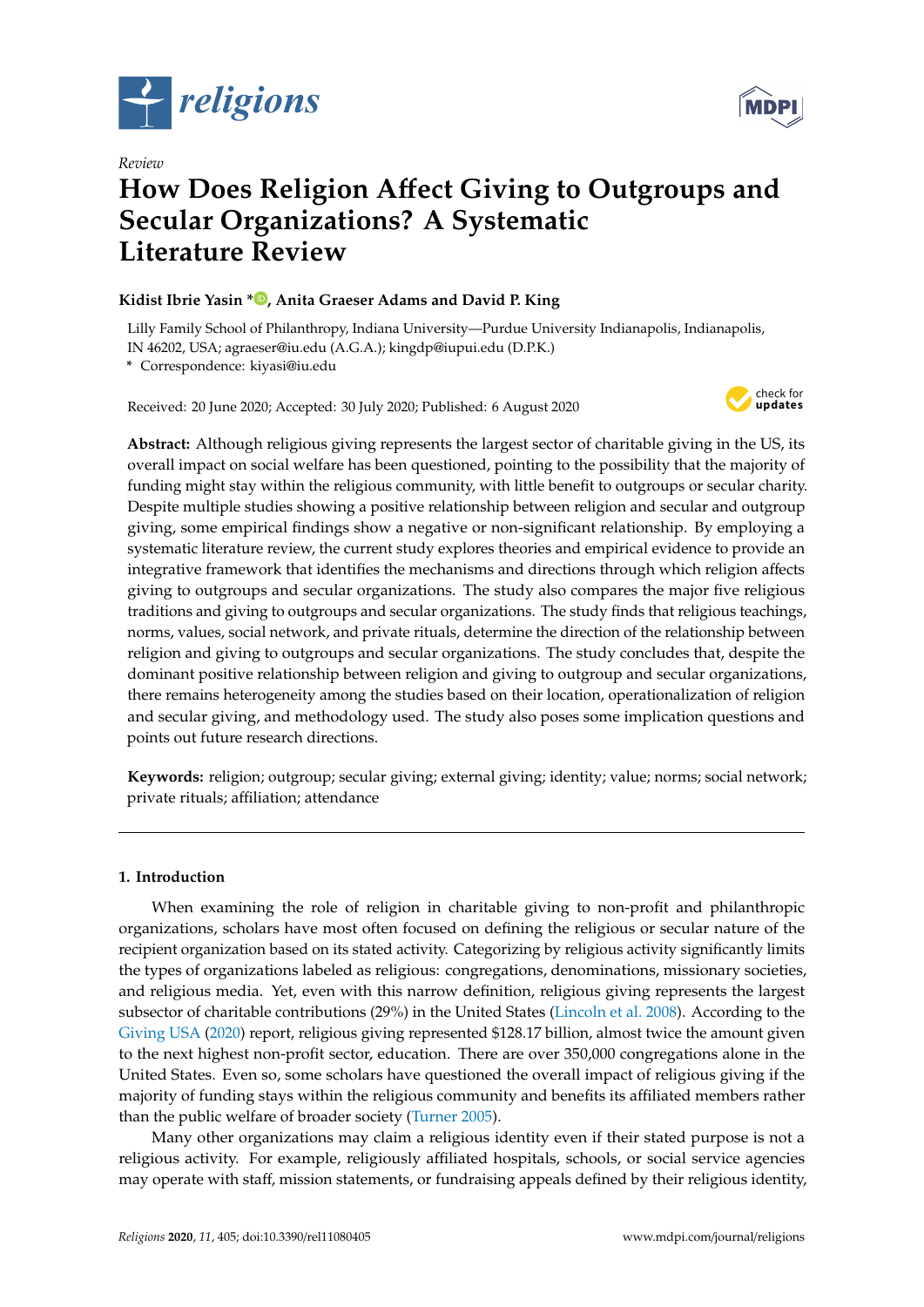but scholars in non-profit, philanthropic, and organizational studies generally classify them as secular based on their main purpose or activity—such as healthcare, education, or human services. Some studies estimate that charitable giving to organizations with a religious identity, if not a religious activity, may represent another 32% of all U.S. charitable giving and a significant percentage of the non-profit organizations in many subsectors [\(Austin et al.](#page-18-0) [2019;](#page-18-0) [McKitrick et al.](#page-20-0) [2013\)](#page-20-0). Yet, the scholarly literature continues to consider these organizations as secular in contrast to those with a strictly religious purpose. Other disciplines, such as religious studies, have a well-defined scholarship on the nature of the secular that may be much more robust than the simple classification of organizations based on explicit religious activity. While we support introducing a more nuanced analysis of the nature of religiosity and secularity in the study of charitable giving and organizations, our literature review follows the accepted definitions in this paper. We hope that our analysis of religion's role in giving both to secular organizations and individuals or organizations outside of one's own faith group, or outgroups [\(Morton et al.](#page-20-1) [2020;](#page-20-1) [Cheung and Kuah](#page-19-2) [2019\)](#page-19-2), may help to expand the study of religiosity outside the organizations committed to a narrow definition of religious activity, as well the interaction of religion and the secular when focused on general social welfare and the common good.

The existing studies identify two types of religious giving—the religious motivation behind charitable gifts and giving that explicitly goes to religious organizations [\(Vacek](#page-21-1) [2010;](#page-21-1) [Vaidyanathan](#page-21-2) [and Snell](#page-21-2) [2011\)](#page-21-2)—whereas giving to outgroup and secular organizations is measured as giving to individuals outside of one's own faith group [\(Morton et al.](#page-20-1) [2020\)](#page-20-1) and giving to non-congregation and non-religious organizations [\(Cheung and Kuah](#page-19-2) [2019\)](#page-19-2). Nonetheless, these categorizations, as mentioned above, are problematic because, unlike congregations and denominations that are solely religious, there are organizations that do not have an explicitly religious purpose but maintain elements of religion in either their identity or activity. Introducing these organizations in the analysis of giving to secular organizations and outgroups may also expand the discussion of how faith expands general social welfare.

While maintaining the current definitions of religion and secular giving, even with their limitations, existing studies analyze religion's effect on the motivations of individuals' overall charitable giving in two ways—through religious affiliation, such as individuals' particular religion identification, and religious intensity, such as the typology of beliefs or practices and level of engagement or attendance at religious services [\(Berger](#page-18-1) [2006;](#page-18-1) [Carabain and Bekkers](#page-19-3) [2012\)](#page-19-3). Most studies, including literature reviews on the effect of religion on prosociality, agree that religious affiliation and engagement increase religious giving (a charitable giving category as defined above, such as within the U.S. Internal Revenue Service's National Taxonomy of Exempt Entities (NTEE) Codes).

Findings, however, are mixed when it comes to the influence of religion on secular giving. While some scholars provide theoretical and empirical evidence for the positive influence of religion on secular giving, others find the opposite effect or no effect at all [\(Arikan and Bloom](#page-18-2) [2019;](#page-18-2) [Diop et al.](#page-19-4) [2018;](#page-19-4) [Eckel and Grossman](#page-19-5) [2004;](#page-19-5) [Hill and Vaidyanathan](#page-19-6) [2011;](#page-19-6) [Ottoni-Wilhelm](#page-20-2) [2010;](#page-20-2) [Vaidyanathan et al.](#page-21-3) [2011;](#page-21-3) [Wiepking et al.](#page-21-4) [2014;](#page-21-4) [Wuthnow](#page-21-5) [1990\)](#page-21-5). To date, an overview that maps the existing knowledge about these relationships is lacking amidst the vast reviews on the effect of religion on prosociality or giving in general [\(Bekkers and Wiepking](#page-18-3) [2011;](#page-18-3) [Preston et al.](#page-20-3) [2010\)](#page-20-3). The first aim of this review, therefore, is to systematically summarize scattered evidence and provide an interdisciplinary overview of empirical findings on the relationship between religion and giving exclusively to outgroups and secular organizations and develop an integrative and interdisciplinary framework to identify the underlying mechanisms explaining the effects of religion on secular giving.

Moreover, there is evidence that particular religious identities serve as better mechanisms through which religion affects secular giving. For example, [Ottoni-Wilhelm](#page-20-2) [\(2010\)](#page-20-2) finds that being Jewish is associated with a higher probability and magnitude of giving to secular organizations compared to other religions, even after controlling for income. However, we know little about how being a follower of one religion compares to others in encouraging secular giving. Thus, the second aim of this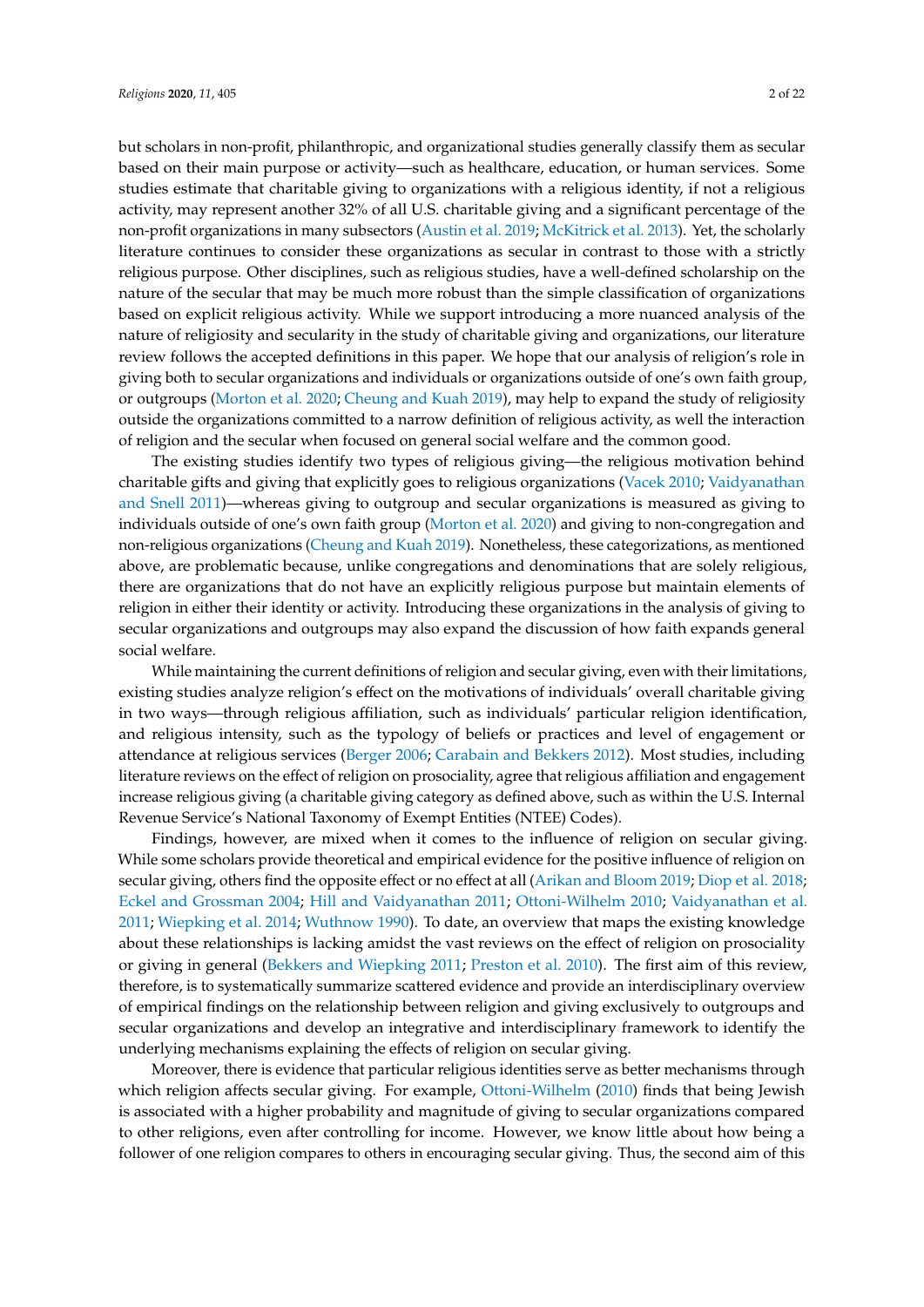study is to offer a comparative analysis of how different religious traditions understand and practice secular giving.

The corresponding research questions are, therefore, the following: How does religion affect secular giving, and which mechanisms are at work here? Are particular religious traditions more effective in encouraging members to internalize generosity towards secular organizations? To answer these questions, we conduct a systematic literature review (SLR), deliver an extensive overview of existing empirical evidence, and provide a conceptual framework identifying the mechanisms for how religion affects secular giving. The study is based on a literature search using the ATLA religion database (a unique index of academic journal articles in religion) and the Web of Science Social Sciences Citation Index (SSCI) database (a multi-disciplinary index in the social-science field). Using relevant keywords, we found 2622 studies from our database search. We followed specific inclusion criteria such as the requirement that the studies primarily discuss or test the relationship between religion and any type of secular giving and focus on monetary giving at an individual level of analysis. After an initial abstract screening and an in-depth in-text screening, the study included 77 studies for this systematic literature review. We found that there were similarities and variations in how the Big Five religious traditions (Christianity, Islam, Judaism, Hinduism, and Buddhism) teach and practice giving to outgroups and secular organizations. We also found that religious norms and group affiliation; network in religious community and service attendance; and private rituals were the three dominant pathways that determine how religion affects giving to outgroup and secular organizations.

This study can contribute to the existing knowledge in two ways. First, this review will be the first that systematically maps research on the effect of religion on giving exclusively to outgroups and secular organizations and compare the teachings and practices of external giving among the Big Five religious traditions. Second, it will depict the current state of empirical evidence and theoretical explanations and provide an integrative framework by identifying the mechanisms through which religion affects giving to outgroups and secular organizations, which may benefit future research.

#### **2. Method: Systematic Literature Review**

We used a systematic literature review method, a replicable research design that enables the aggregation of theoretical explanation on a topic as well as empirical findings [\(Schröder and](#page-20-4) [Neumayr](#page-20-4) [2019;](#page-20-4) [Denyer and Tranfield](#page-19-7) [2009\)](#page-19-7). We followed [Schröder and Neumayr](#page-20-4) [\(2019\)](#page-20-4) three broad methodological steps. First, we located, selected, and evaluated the studies to be included in our study. Second, we analyzed and synthesized the final studies that are included in our research using descriptive and interpretive analyses such as tables, a developing concept matrix, narration, and graphical representation. Third, we reported the results [\(Denyer and Tranfield](#page-19-7) [2009;](#page-19-7) [Schröder and](#page-20-4) [Neumayr](#page-20-4) [2019\)](#page-20-4).

For the first step—locating the studies—we conducted a literature search using the ATLA religion database and the Web of Science Social Sciences Citation Index (SSCI) database. We limited our search to studies published on the topic in English before 15 April 2020. Based on the initial literature review, we came up with keywords that illustrated both religion and secular giving, the two constructs that we aim to relate. Table [1](#page-3-0) below shows the keywords and their combinations and the total number of studies we found in the database search.

Of the total 2622 studies identified, based on abstract screening, we identified 240 studies that met the following three primary inclusion criteria (see Appendix [B](#page-18-4) for more inclusion criteria):

- i. Studies that primarily discuss or test the relationship between religion and any type of secular giving;
- ii. Studies that focus only on a monetary donation; and
- iii. Studies that are at the individual level of analysis.

We also included an additional ten studies meeting the inclusion criteria that served to identify keywords and concepts on the topic at the beginning of our study. After retrieving the 240 screened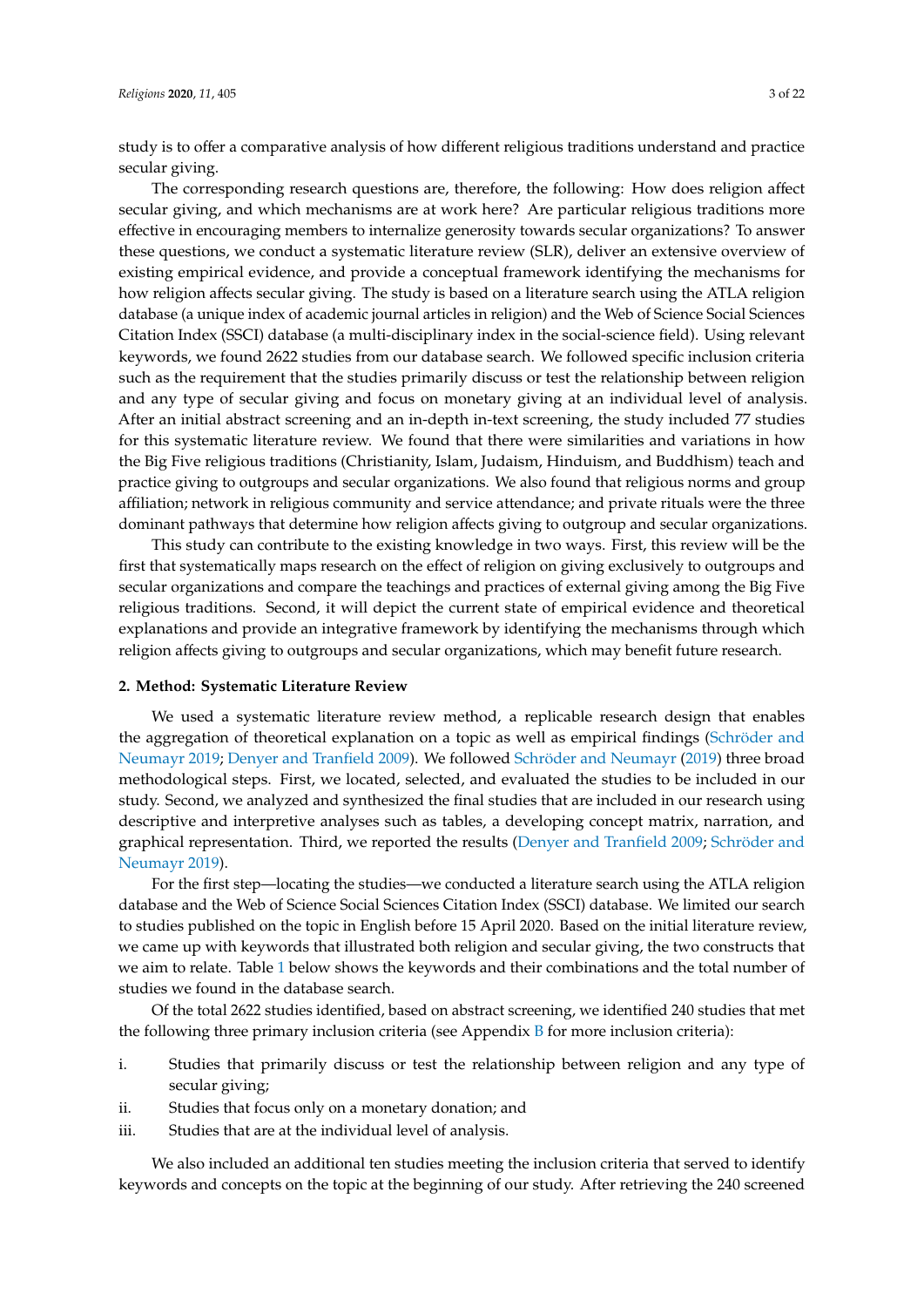studies from the database search and the ten additional studies, we reviewed the full text of a total of 250 studies for further screening and collected the metadata in Excel. We finally identified 77 studies that met all of our inclusion criteria. Out of these studies, 37 were theoretical, and 40 were empirical studies. See Figure [1](#page-3-1) below for the systematic literature review process.

<span id="page-3-0"></span>

| <b>Combination of Keywords for Search Strings</b>                                                                                                                                                                                                                                                                                                                                    | No. of Studies                                                                                                                                                                                                                                                                             |                                                                                                                                                                                                                                                                                                                                                                                                                                                                       |             |             |
|--------------------------------------------------------------------------------------------------------------------------------------------------------------------------------------------------------------------------------------------------------------------------------------------------------------------------------------------------------------------------------------|--------------------------------------------------------------------------------------------------------------------------------------------------------------------------------------------------------------------------------------------------------------------------------------------|-----------------------------------------------------------------------------------------------------------------------------------------------------------------------------------------------------------------------------------------------------------------------------------------------------------------------------------------------------------------------------------------------------------------------------------------------------------------------|-------------|-------------|
| Religion                                                                                                                                                                                                                                                                                                                                                                             |                                                                                                                                                                                                                                                                                            | Giving                                                                                                                                                                                                                                                                                                                                                                                                                                                                | <b>SSCI</b> | <b>ATLA</b> |
| religion* OR religious OR<br>religiosity* OR spirituality* OR<br>faith* OR "faith-based" OR "belief<br>traditions" OR "religious<br>affiliation" OR "religious service<br>attendance" OR "religious<br>attendance" OR congregation OR<br>denomination OR Christian* OR<br>Christianity OR Islam* OR<br>Muslim* OR Hindu* OR<br>Hinduism OR Buddh* OR<br>Buddhism OR Juda* OR Judaism | donation OR "prosocial behavi*" OR prosocial OR<br>generosity OR charity* OR philanthropy OR<br>"provision of public good" OR "public good" OR<br><b>AND</b><br>"social welfare" OR "financial donation*" OR<br>"nonprofit" OR nonprofit* OR nongovernment OR<br>"nongovernmental organi*" |                                                                                                                                                                                                                                                                                                                                                                                                                                                                       | 1861        | 820         |
|                                                                                                                                                                                                                                                                                                                                                                                      |                                                                                                                                                                                                                                                                                            | <b>Secular Giving</b>                                                                                                                                                                                                                                                                                                                                                                                                                                                 | 377         | 44          |
|                                                                                                                                                                                                                                                                                                                                                                                      | <b>AND</b>                                                                                                                                                                                                                                                                                 | (giving OR gift* OR donation OR charity OR<br>"financial donation" OR generosity OR prosocial* OR<br>philanthropy) AND (secular OR "social service" OR<br>"arts culture and humanities" OR "education sector"<br>OR "environment and animals" OR "health sector"<br>OR "human services" OR "international affair" OR<br>"foreign affair" OR "public and social benefit" OR<br>"mutual benefit" OR "membership benefit" OR<br>NTEE OR "basic necessity organization*") |             |             |
| Total number of studies from SSCI                                                                                                                                                                                                                                                                                                                                                    | 2238                                                                                                                                                                                                                                                                                       |                                                                                                                                                                                                                                                                                                                                                                                                                                                                       |             |             |
|                                                                                                                                                                                                                                                                                                                                                                                      |                                                                                                                                                                                                                                                                                            | 864                                                                                                                                                                                                                                                                                                                                                                                                                                                                   |             |             |
|                                                                                                                                                                                                                                                                                                                                                                                      |                                                                                                                                                                                                                                                                                            | Total number of studies                                                                                                                                                                                                                                                                                                                                                                                                                                               |             | 3102        |
|                                                                                                                                                                                                                                                                                                                                                                                      |                                                                                                                                                                                                                                                                                            | Number of studies after removing duplicates                                                                                                                                                                                                                                                                                                                                                                                                                           |             | 2622        |

**Table 1.** Keywords, combinations, and total number of studies identified.

<span id="page-3-1"></span>

**Figure 1.** Systematic literature search process based on PRISMA 2009 Flow Diagram. **Figure 1.** Systematic literature search process based on PRISMA 2009 Flow Diagram.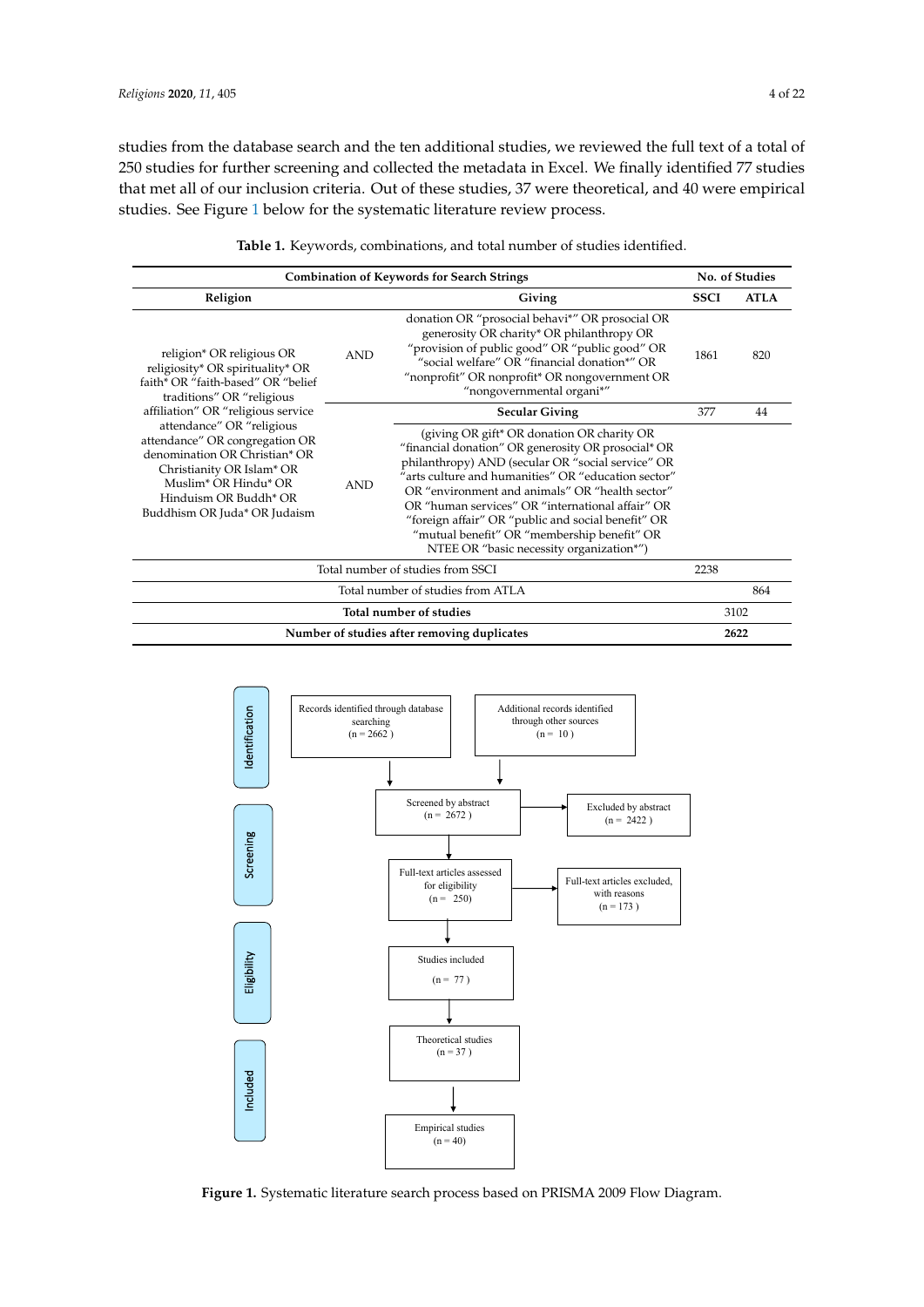For the second step—analysis and synthesis—we developed an excel metadata that contained basic information such as author(s), the geographical focus of the studies, sample size, methodology, the theory used, and findings. These data were used to compare the studies and evaluate the overarching patterns in their theoretical explanations and findings. Then, we applied an inductive open coding approach that allowed coding and analysis to go together as concepts developed in an iterative process of reading and re-reading the included studies [\(Schröder and Neumayr](#page-20-4) [2019\)](#page-20-4). We then followed a Framework Synthesis approach [\(Schröder and Neumayr](#page-20-4) [2019\)](#page-20-4), constructing findings from the literature in an evolving framework of mechanisms to explore the theories and mechanisms at work.

In the last step of the systematic review process, we again followed [Schröder and Neumayr](#page-20-4) [\(2019\)](#page-20-4), where results were first described by aggregating the empirical studies' results in a tabular overview. Then, we presented a conceptual framework on the theoretical explanations and mechanisms that lie in between religion and giving to outgroups and secular organizations. We describe each mechanism in detail in the next subsections.

#### **3. Results**

#### *3.1. A General Overview of the Studies Included and the Empirical Results*

The 77 studies we have identified come from various disciplines, including economics, sociology, theology, political science, psychology, public policy, finance, comparative studies, and social work. Most of the studies included appeared to have been published after 1990, despite the fact that we had no restriction on years of publication. Out of the 77 studies included, 38 of them refer to data about the US, 11 about Europe, 7 about Asia, 6 about Africa, 3 about Canada, 2 about Australia, and the rest are either cross-national or non-country-specific studies. Of the 77 studies included, 40 used empirical data to measure religiosity and its effect on giving to outgroup or secular organizations. Some of the 40 empirical studies include religion as a control variable in predicting giving to non-religious organizations. In Table [A1](#page-17-0) in Appendix [A,](#page-12-0) we present the 40 empirical studies in alphabetical order, including their geographical focus, sample size, religious measure, type of secular giving, and the positive or negative relationship for the incidence and/or amount of giving to outgroups and secular organizations. In the table, we also include the moderating or important control variables that these studies used. Out of these 40 empirical studies, 29 employed survey data, 6 used experiments, 3 used a qualitative study design (in-depth interviews and observations), and the last 2 applied mixed-method design. We also organized Table [A1](#page-17-0) according to how the religion variable(s) was/were included in the studies—whether as the main predictor, one of the many independent or control variables, or results from qualitative and mixed-method designs.

#### *3.2. Religion and Giving to Out-Outgroup and Secular Organizations Measures*

The included studies vary in how they operationalize religion. Most of the studies used religious affiliation—how individuals identify themselves with regard to one of the Big Five religions—and religious service attendance—how frequently participants attend religious services (see [\(Carabain and](#page-19-3) [Bekkers](#page-19-3) [2012;](#page-19-3) [Eagle David and Read](#page-19-8) [2018;](#page-19-8) [Hill and Vaidyanathan](#page-19-6) [2011;](#page-19-6) [Lyons and Nivison-Smith](#page-19-9) [2006\)](#page-19-9)). The other dominant measure refers to the levels of religious intensity. To measure this form of religiosity, the studies used scales such as the family environment scale (FES), the supernatural belief scale, and other self-reported Likert-scales that range from 1 (not religious) to 10 (very religious). Studies also incorporated various dimensions of religiosity such as practice, belief, and experience, as well as the consequence or importance of religion in the participants' lives [\(Dilmaghani](#page-19-10) [2018;](#page-19-10) [Diop et al.](#page-19-4) [2018\)](#page-19-4). A few studies also measured religiosity by asking if individuals followed specific religious practices such as keeping Shabbat or Kosher [\(Sansani and Rozental](#page-20-5) [2018\)](#page-20-5). Experimental studies often used religious primes such as prayer, religious or God-related thinking, and religious locations [\(Greenway et al.](#page-19-11) [2018;](#page-19-11) [Morton et al.](#page-20-1) [2020;](#page-20-1) [Thunstrom](#page-21-6) [2020;](#page-21-6) [Xygalatas et al.](#page-21-7) [2016\)](#page-21-7). Specific religious or denominational identities were also used to compare giving practices across various faith traditions [\(Hill and Vaidyanathan](#page-19-6) [2011;](#page-19-6)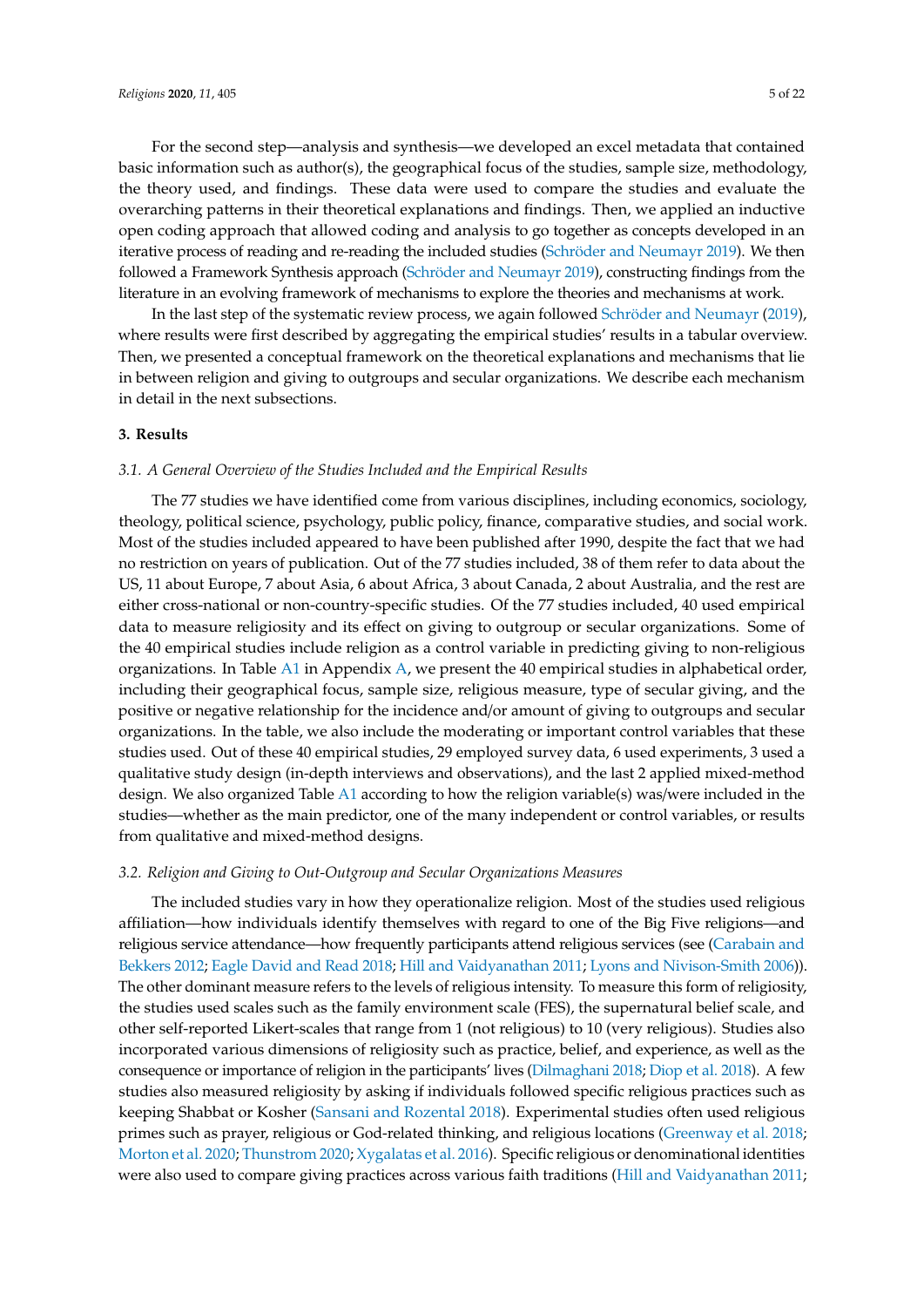[Ottoni-Wilhelm](#page-20-2) [2010\)](#page-20-2). Others also measured the role conversion may play in the intensity of religious identity or activity [\(Curtis et al.](#page-19-12) [2015\)](#page-19-12). Some studies focused on moral foundations, testing whether religious people across faith traditions share values such as a moral responsibility to help others out of duty to their community or God [\(Shepherd et al.](#page-21-8) [2019\)](#page-21-8). Other traditional measures, such as the role of parental and partner religiosity and giving to religious organizations, were also used in predicting giving to secular organizations [\(Wilhelm et al.](#page-21-9) [2008\)](#page-21-9).

In measuring giving to outgroups, in particular, studies most often used measures such as giving to other individuals who are following a different religion than the giver. For instance, in one experiment, researchers tracked whether Muslim individuals donated when presented with non-Muslim students in need [\(Morton et al.](#page-20-1) [2020\)](#page-20-1). Other studies tracked giving to Muslim charity organizations by professed Christians [\(Shepherd et al.](#page-21-8) [2019\)](#page-21-8). Still, others measured the variation in giving behavior based on religious location. For example, would Christians give more when located at a church versus when present at a Hindu temple? [\(Xygalatas et al.](#page-21-7) [2016\)](#page-21-7).

On the other hand, giving to secular organizations has been defined as giving to a variety of organizations without a specific religious purpose or activity. These "secular or external organizations" include those working on causes such as education, health, foreign/international aid, poverty, basic necessities, humanitarian aid, human rights, animal rights, cultural purposes, sports and museums, the elderly, and trade unions. As noted above, many of these organizations may have a religious identity, but they are most often classified as secular in the literature reviewed because their primary activity is classified with another specific purpose. Giving behavior for both outgroups and secular organizations is measured in both the actual amount of donations and the attitude or willingness to give.

#### **4. Mechanisms Explaining How Religion A**ff**ects Giving to Outgroup and Secular Organizations**

In our literature review of the empirical and theoretical studies, we identified three key mechanisms most often employed to explain the effect of religion on giving to outgroup and secular organizations. Two of these mechanisms predominated. The first we label as convictions: the beliefs, values, norms, and identities within a particular religion. The second we label as the socially integrated community most often tracked through social networks, religious engagement, and attendance [\(Wuthnow](#page-21-5) [1990\)](#page-21-5). We have identified a third mechanism through our literature review that we have categorized as personal ritual—the private experience of connecting with an individual's belief through practices such as private prayer and meditation. This third mechanism has gained increasing attention in more recent studies [\(Thunstrom](#page-21-6) [2020;](#page-21-6) [Greenway et al.](#page-19-11) [2018\)](#page-19-11). Some scholars may integrate what we label as a distinct third mechanism into one of the previous two. For example, they may consider private religious practice complying with the teachings or norms of the given religion or they may observe such rituals occurring during communal religious services. However, articles in our systematic literature review focused on private religious ritual as a distinct mechanism for a particular purpose. For example, some scholars noted that prayer sometimes served as a "substitution" for charitable giving with the agency of praying for another, providing help over donating. In another set of studies, priming individuals through prayer or meditation indicated the possibility of an increased "empathy effect"—a concern for others that then entailed increased giving. The number of studies with an explicit focus on this mechanism and the ways in which they examined religion's role in predicting religious and secular giving as well as giving to both ingroup and outgroup has led us to categorize this pathway as a third independent mechanism.

As shown in Figure [2](#page-6-0) below, out of the three mechanisms we identified, two of them dominantly point towards the channels at work for a positive relationship, while the third shows both a positive and negative relationship depending on which aspect of the mechanism is at work. The following figure depicts the mechanisms and the positive and negative relationships between the constructs that we are explaining. We also explain each of the mechanisms in the following separate subsections.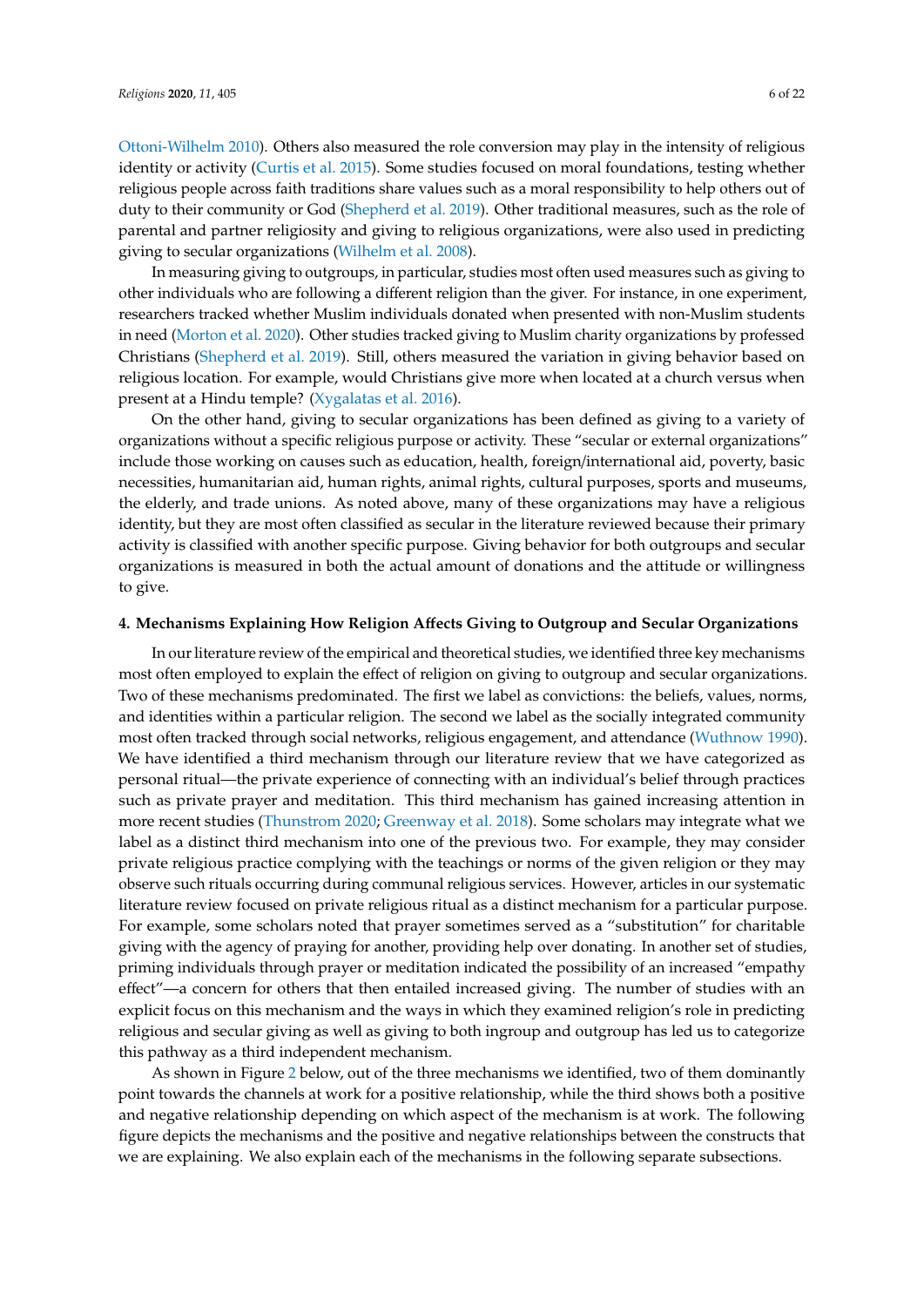<span id="page-6-0"></span>

**Figure 2.** Overview of mechanisms explaining the effect of religion on giving to outgroup and secular organizations.

#### *4.1. Identity, Values, Norms, Teachings, and A*ffi*liation*

One of the most frequent explanations for the relationship between religion and giving to outgroup and secular organizations is religious identity, values, and norms developed within particular religious traditions. Sociologist Emile Durkheim's social integration theory remains a popular way of explaining how religious affiliation affects giving. The social integration theory states that religion provides norms such as collectivism, altruism, and principlism reinforced through collective ritual action [\(Regnerus et al.](#page-20-6) [1998;](#page-20-6) [Reitsma et al.](#page-20-7) [2006\)](#page-20-7). When focused more explicitly on religious teaching, other scholars have claimed that a shared core value of empathy is a key component influencing generous behaviors toward others [\(Ottoni-Wilhelm](#page-20-2) [2010\)](#page-20-2).

When focusing on a particular religious tradition's distinct set of common values or religious teachings, some scholars argue that religion fosters only ingroup giving [\(Turner](#page-21-0) [2005\)](#page-21-0). From our systematic literature review, however, most studies found that religiously affiliated individuals are also more likely to give to secular causes than those with no religious commitments. For example, [Brooks](#page-19-13) [\(2004\)](#page-19-13) found that religious people are ten times more likely to give to secular causes than those with no religion. A handful of studies, however, do note that religious affiliation has a negative effect when measuring giving to some secular charity organizations against giving to one's own religious ingroup [\(Hill and Vaidyanathan](#page-19-6) [2011;](#page-19-6) [Neumayr and Handy](#page-20-8) [2019;](#page-20-8) [Showers et al.](#page-21-10) [2011\)](#page-21-10).

The theoretical studies also demonstrated how giving to charitable causes remains a historical and contemporary phenomenon shared among all of the Big Five religions, while also noting distinct variations in how they conceptualize and practice giving or helping others. These studies illustrate the potential limitations of defining charitable giving as "religious" or "secular" based on a non-profit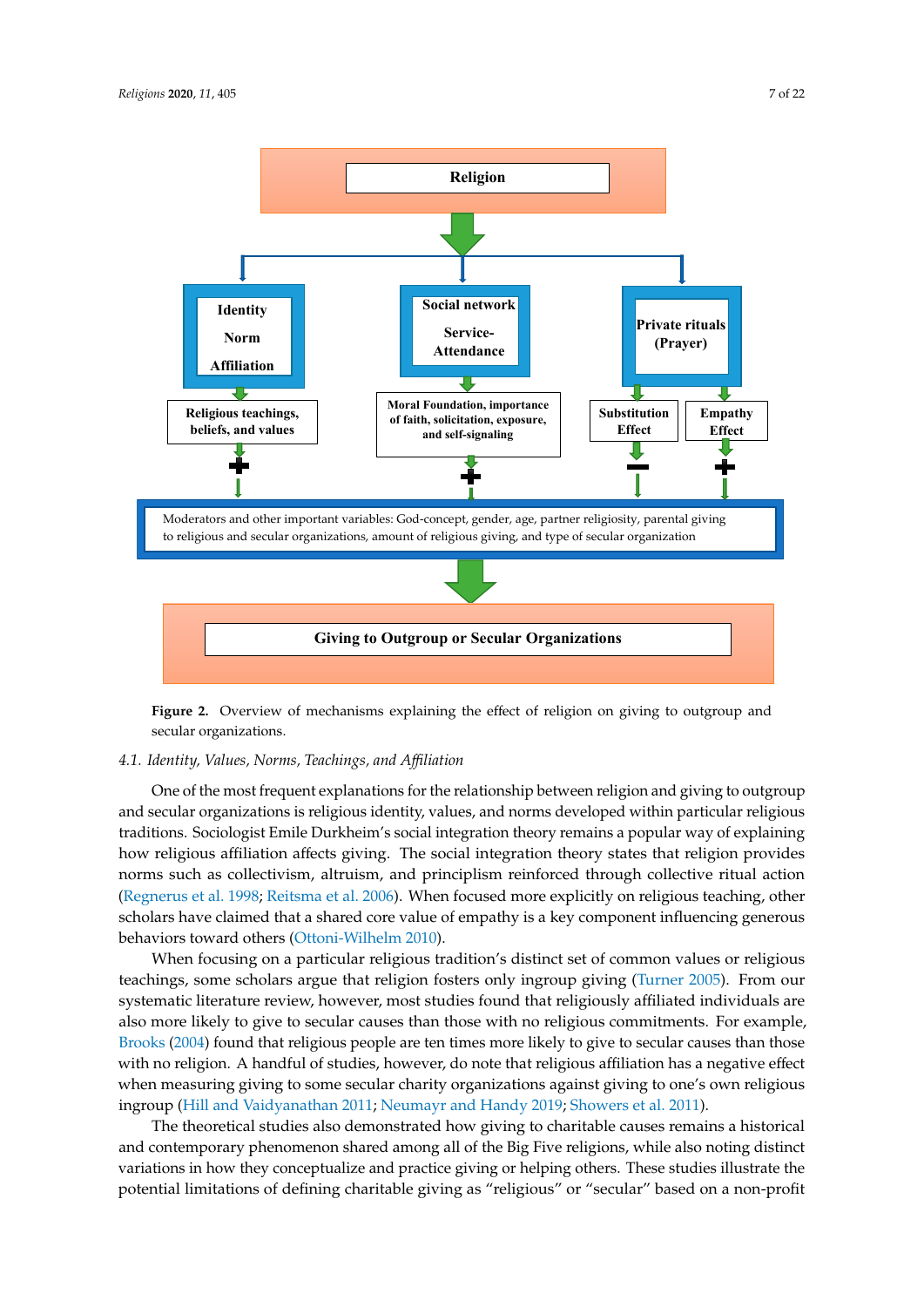organization's narrow purpose. The teachings, values, and norms of most religious traditions themselves do not conceive of the "secular" in contrast to religion even if they may create boundaries between in- and outgroups. In Islam, for example, charitable giving (*zakat*) is one of the five major pillars of the faith and constitutes an essential faith practice and duty to God, requiring the faithful to give to those in need [\(Carabain and Bekkers](#page-19-3) [2012\)](#page-19-3). At the same time, the faith may also discourage public displays of giving that might lead to some individuals downplaying their religious giving [\(Diop et al.](#page-19-4) [2018\)](#page-19-4). Therefore, Muslims across many cultures have established formal and informal practices to nurture the institution of charity within their local communities as well as broader international communities [\(Jamal et al.](#page-19-14) [2019;](#page-19-14) [Maarouf](#page-20-9) [2012\)](#page-20-9). Of course, religious communities also extend beyond local communities, and Muslims, like other religious groups, debate whether it is best to support local needs both inside and outside their community or to support a global religious ingroup (*umma*). In an experimental study, [Morton et al.](#page-20-1) [\(2020\)](#page-20-1) found that Muslims give to outgroups more than to the ingroup, and the result would be the same if they were asked to give anonymously. However, evidence from survey data from the Netherlands showed that Muslims tend to give more to religious organizations compared to secular organizations [\(Carabain and Bekkers](#page-19-3) [2012\)](#page-19-3). As they were predominantly first or second-generation immigrants to the Netherlands, in this study, questions of religious tradition merged with issues of migration, integration, and assimilation to make sense of trends and motivations in giving.

Similarly, Judaism requires those who practice the faith to help those who are in need within the community. Judaism promotes empathy by asking practitioners to put themselves in the position of one another [\(Arbel et al.](#page-18-5) [2019\)](#page-18-5). Moreover, through its Hebraic roots, philanthropy is mostly considered as a form of social justice [\(Berger and Gainer](#page-18-6) [2002\)](#page-18-6). In fact, *tzedakah* (charitable giving) derives from *tzedek* (justice). It may also be related to *chesed* (mercy or loving kindness), which compels all Jews to give compassionately to those who are considered less fortunate and in need, both in and outside of their communities [\(Berger and Gainer](#page-18-6) [2002\)](#page-18-6). In this regard, [Ottoni-Wilhelm](#page-20-2) [\(2010\)](#page-20-2) also argues that Jews, compared to Protestants and Catholics, are more likely to give to a secular organization after controlling for income, and when they do give, they give in larger amounts. [Ottoni-Wilhelm](#page-20-2) [\(2010\)](#page-20-2) argues that Judaism is successful in combining its own religious identity with empathy through its teaching (with the help of scriptural stories that relate Jews with historical poverty and slavery) to help others, so that the Jews' giving behavior extends to outgroups and secular organizations.

In Hinduism, the major non-reciprocal giving unmotivated by immediate self-interest is known as *dana*, a religious duty to give [\(Carabain and Bekkers](#page-19-3) [2012\)](#page-19-3). The four types of *dana—dakshina, bhiksha, bheeka,* and *annadan*—entail giving to the temple, giving goods and food to religious monks, giving to the poor and needy, and sharing food with others, respectively [\(Carabain and Bekkers](#page-19-3) [2012\)](#page-19-3). Empirically, [Carabain and Bekkers](#page-19-3) [\(2012\)](#page-19-3) found that Hindus tend to engage in more secular giving compared to religious giving. However, Carabain and Bekkers partially explain the result as dependent on the earlier migration history and greater integration of the Hindu community in the Netherlands, in contrast to more recent Muslim immigration.

In Buddhism, God is not a concrete entity; therefore, motivations to give to charity are driven by a relative point of view in which altruism is the practice of ridding oneself of desire [\(De Lubac](#page-19-15) [1988\)](#page-19-15). *Bodhicitta*—the practice of giving and helping—is the state of mind resolved upon becoming a buddha and acquiring specific beliefs about the human potential, which may appear most contrary to charity (love), defined in other religious traditions as a gift from God and then shared with the broader humanity [\(Perera](#page-20-10) [2015\)](#page-20-10).

Christianity promotes the teaching of the love of neighbors through love (*agape*) [\(Marion](#page-20-11) [1992;](#page-20-11) [Perera](#page-20-10) [2015\)](#page-20-10). An interview in a qualitative study in China states that "Donating to the poor is one of the basic teachings God gives to humans. Throughout the Bible, God wants those who are rich and abundant to help the poor. The former should never exploit the latter" [\(Cheung and Kuah](#page-19-2) [2019,](#page-19-2) p. 4). Christians are encouraged to practice giving as a virtue [\(Marion](#page-20-11) [1992\)](#page-20-11). The Gospel of Luke within the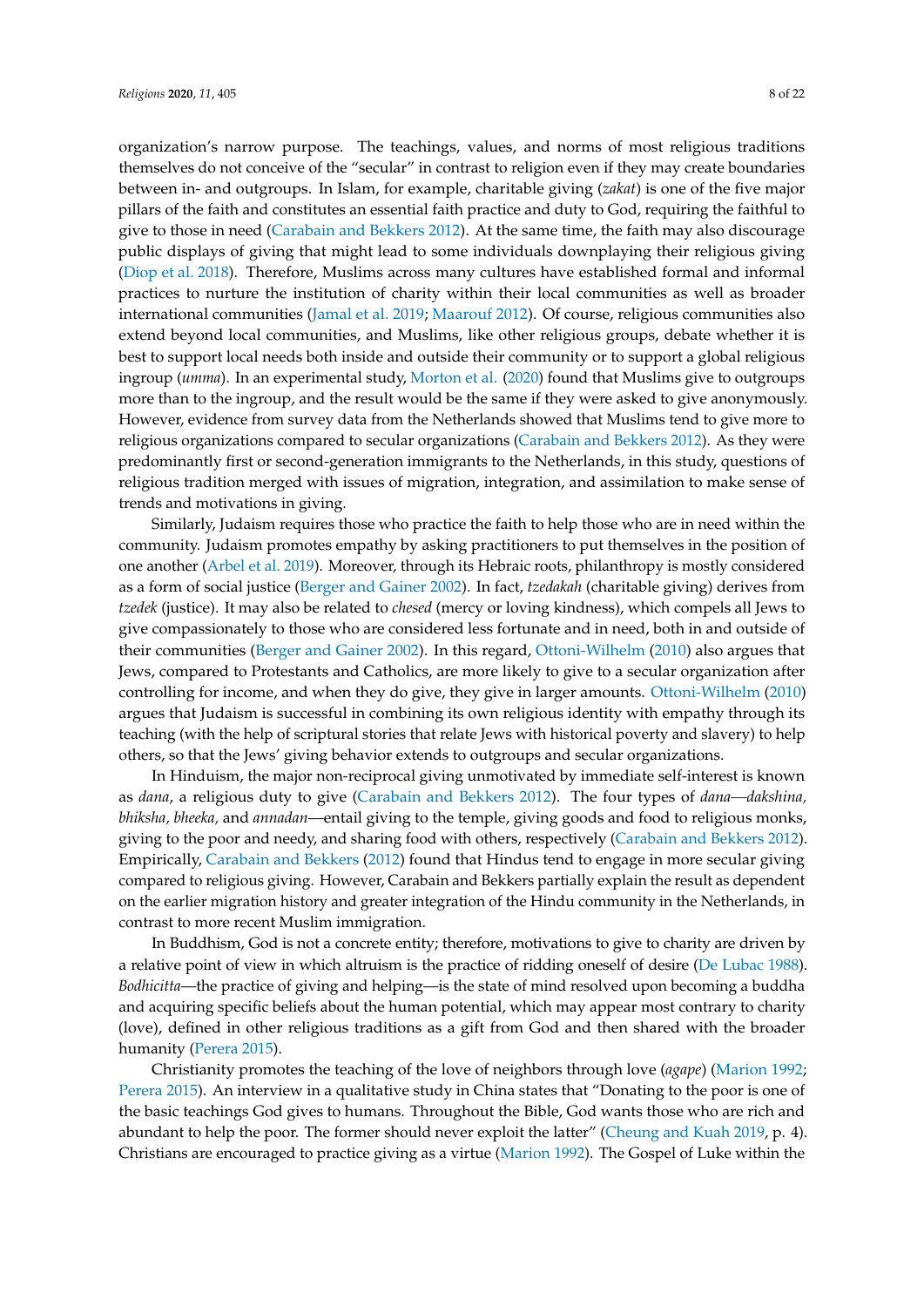Christian Scriptures contains important clues about how Christians should care for the poor and give to others to combat poverty both inside and outside their particular religious tradition [\(Jeyaraj](#page-19-16) [2004\)](#page-19-16).

The theoretical studies that investigate the adage that "charity begins at home" acknowledge that in Christianity, as in other religious traditions, there is a belief and practice among some that giving must start from the ingroup and then extend to the outgroup. [Cheung and Kuah](#page-19-2) [\(2019\)](#page-19-2) claim that Christians believe that ingroup-giving is a duty that is commanded by God, while giving to outgroups is thought of as an additional (non-duty) but desirable action. On the other hand, the teaching to love one's neighbor demonstrates a stream within Christianity that encourages giving to outgroups [\(Ru](#page-20-12)fft [2007\)](#page-20-12). In the biblical parable of the Good Samaritan, Jesus encourages his listeners to redefine who qualifies as a neighbor as those in need, whether they belong to the in- or outgroup. Within a particular religious tradition such as Christianity, studies also show variations concerning giving to secular organizations. Among different denominations, some studies find that Protestants give more to secular organizations, while others find that Catholics give more [\(van Elk et al.](#page-21-11) [2017;](#page-21-11) [Wiepking et al.](#page-21-4) [2014\)](#page-21-4).

When examining the transfer of these religious traditions (beliefs and practices) between generations, evidence of religious identity and giving to a religious organization is also a predictor of children and second-generation adults' giving to secular organizations [\(Cooper et al.](#page-19-17) [2012;](#page-19-17) [Wilhelm et al.](#page-21-9) [2008\)](#page-21-9). Other research, focused on the Church of Jesus Christ of Latter-Day Saints (Mormons), also suggests lifelong religious individuals are more inclined to make external gifts than converts [\(Curtis et al.](#page-19-12) [2015\)](#page-19-12).

The above evidence shows that religion develops norms of helping others through teachings, and affiliation into such religious groups reinforces these norms among members. Hence, those who practice religion within communities that promote empathetic responses to others are most likely to engage in giving to secular causes than those with no religion. Specifically, [Neumayr and Handy](#page-20-8) [\(2019\)](#page-20-8) argues that religiously affiliated individuals give because they are taught it is their duty to help and because they may have stronger prosocial values compared to non-religiously affiliated individuals. In addition, [Ottoni-Wilhelm](#page-20-2) [\(2010\)](#page-20-2) argues that religions that are successful in combining identity and empathy-evoking teachings with a "principle of care" are successful in promoting giving outside of one's own "ingroup", implying that identity plus norm creates a positive relation to giving to outgroup and secular organizations.

#### *4.2. Social Network and Service Attendance*

Next to religious affiliation, the second largest instrumentalization of religion's effect on external giving, in our systematic literature review, is through ties within a religious social network mainly operationalized by measuring religious service attendance in predicting giving to both religious and secular organizations. The included studies show that the community in which people are integrated for a religious purpose affects giving to outgroup and secular organizations in multiple ways. First, by attending regular religious services, people are exposed to more information about secular causes through announcements, volunteer opportunities, or religious teaching [\(Bekkers and Wiepking](#page-18-3) [2011;](#page-18-3) [Carabain and Bekkers](#page-19-18) [2011\)](#page-19-18). Second, service attendance also leads to the frequent solicitation of funds during ritualized giving practices. Third, there are often explict opportunities through religious teachings and commitments to establish greater empathy towards both ingroup and outgroups [\(Ottoni-Wilhelm](#page-20-2) [2010\)](#page-20-2). Fourth, there are psychological reasons attached to service attendance and giving; people learn to give out of self-signaling (aiming at a social reward), self-affirmation, or the identification and empowering the self through what the religion teaches [\(Bekkers and Wiepking](#page-18-3) [2011;](#page-18-3) [Cheung and Kuah](#page-19-2) [2019\)](#page-19-2). Moreover, empirical studies find that the moral foundation—specifically fairness/reciprocity—and the importance of faith to the believer are the mechanisms through which service attendance affects secular giving [\(Shepherd et al.](#page-21-8) [2019;](#page-21-8) [Vaidyanathan et al.](#page-21-3) [2011\)](#page-21-3). This could be because those with a strong moral foundation and who ascribe a greater importance to faith attend religious service more frequently compared with those who consider faith as less important in their daily lives.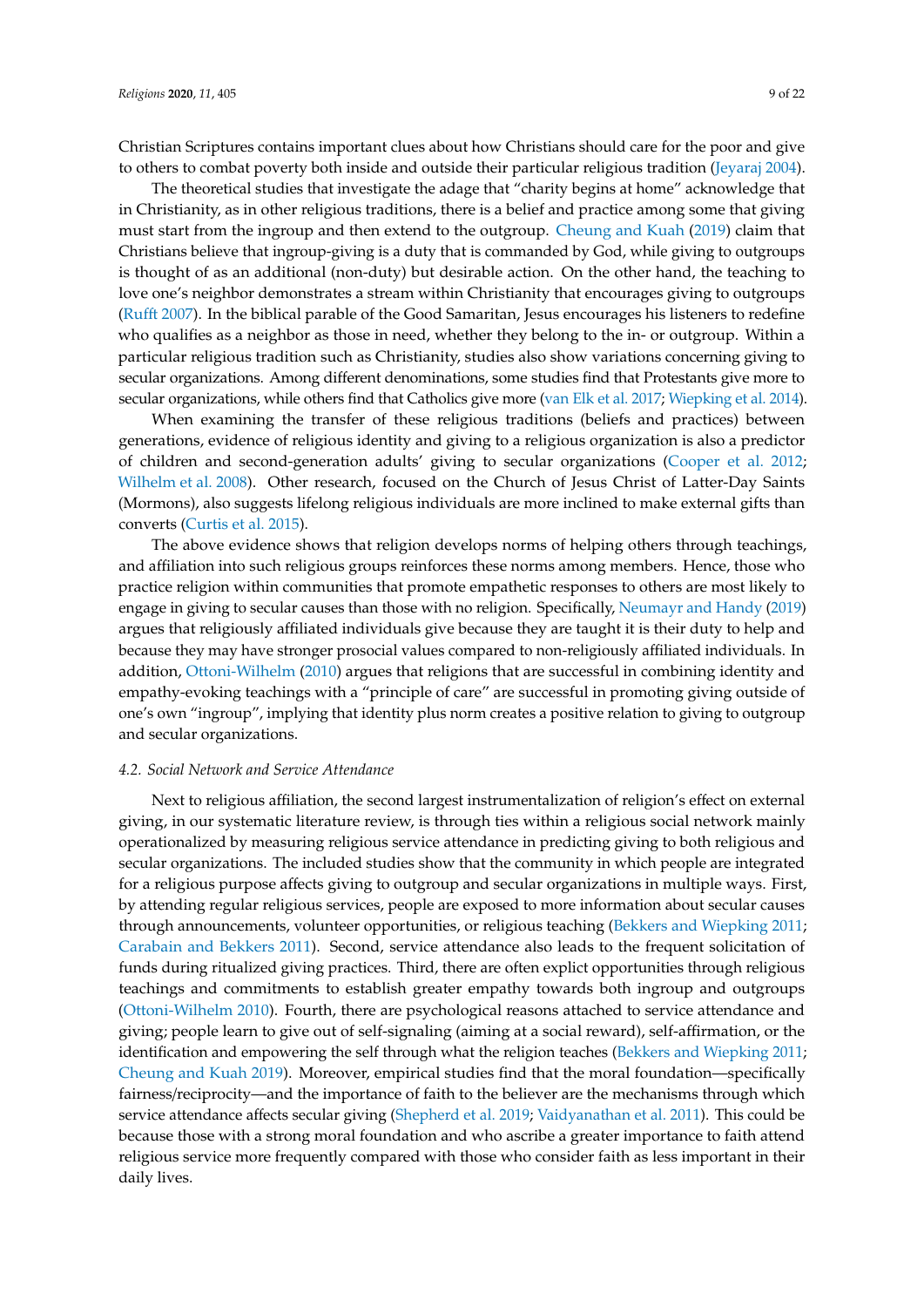However, the included studies find contradicting evidence of the effect of religious service attendance on giving to non-religious purposes. While some find a positive effect, others show negative or insignificant effects. Yet the results are dominantly positive and significant. These variations are dependent on the geographical focus, the religion studied, the level of attendance, and the type of secular giving measured. In their study within the Netherlands, [Carabain and Bekkers](#page-19-3) [\(2012\)](#page-19-3) found that attendance has a positive and significant effect on Christians giving to secular causes, a significantly negative effect for Muslims, and an insignificant effect for Hindus. [Lyons and Nivison-Smith](#page-19-9) [\(2006\)](#page-19-9) show that only a moderate level of attendance increases giving to civic organizations compared to high or low attendance in Australia. Moreover, [Mersianova and Schneider](#page-20-13) [\(2018\)](#page-20-13) found that in Russia, attendance increases giving to only two secular causes—poverty and victim support causes, whereas [Sansani and Rozental](#page-20-5) [\(2018\)](#page-20-5) found that religiosity in Israel decreases the probability and amount of giving to gay charities.

[Shepherd et al.](#page-21-8) [\(2019\)](#page-21-8) note that not all attendance is equal. [Ottoni-Wilhelm](#page-20-2) [\(2010\)](#page-20-2) found that attendance had different effects among different religious denominations, whether evangelical Christian, mainline Protestant, or Catholic. In addition, an individual's concept of God moderates the effect of their religious attendance. The more an individual has a traditional God concept, the more his or her religious attendance is associated with higher levels of the fairness/reciprocity foundation, which in turn leads to higher outgroup giving.

In addition to service attendance, other forms of social networking can be used to predict giving trends. [Schnable](#page-20-14) [\(2015\)](#page-20-14), using the 2005 Global Issues Survey data, found that the participants with close friends within their congregation reported an increase in giving. Congregations with a high number of immigrants, as well as those who have hosted a missionary or international speaker, reported an increased donation to international causes. Furthermore, studies show that other variables such as age, education, employment status, gender, partner's religiosity, parental giving to both religious and secular organizations, and income correlate with religiosity variables determine the effect of religion on external giving [\(Diop et al.](#page-19-4) [2018;](#page-19-4) [James and Sharpe](#page-19-19) [2007;](#page-19-19) [Lemay and Bates](#page-19-20) [2013;](#page-19-20) [Reitsma et al.](#page-20-7) [2006;](#page-20-7) [Showers et al.](#page-21-10) [2011\)](#page-21-10).

#### *4.3. Private Rituals*

Religious practice, including both public (e.g., membership and attendance in a faith community) and private (e.g., prayer and meditation), are dimensions of religiosity [\(Reitsma et al.](#page-20-7) [2006\)](#page-20-7). We admit that religiosity measures such as identity, values, norms, and service attendance alongside private ritual practices are highly correlated and difficult to separate. Yet, our studies note enough distinctions between these categories to require a third independent mechanism, as these studies found contradictory results in how prayer—as the most commonly measured private religious ritual—affects giving to the outgroup [\(Diop et al.](#page-19-4) [2018;](#page-19-4) [Greenway et al.](#page-19-11) [2018;](#page-19-11) [Thunstrom](#page-21-6) [2020\)](#page-21-6).

[Thunstrom](#page-21-6) [\(2020\)](#page-21-6) shows there are actually two mechanisms in how prayer affects giving using experimental design. The first way is the substitution effect—where prayer is viewed by religious individuals as making a change in the lives of the people they are praying for. Therefore, prayers are sometimes a substitute for charitable donations. The second explanation is an empathy effect where people tend to consider someone in need while praying, which leads them to increase their donations. Thus, in analyzing studies that used prayer as a way of explaining the effect of religion on charitable giving, we need to evaluate which mechanism is at work—substitution or empathy—and determine its positive or negative impact on external giving.

For example, while there could be an assumption that performing daily rituals such as prayer (in private) serves as a key religious practice and may be associated with increased prosociality, [Greenway et al.](#page-19-11) [\(2018\)](#page-19-11) found the contrary. Using an experimental design assigning 313 Christian participants either to intercessory prayer or secular thought (meditative thought that is not religious) on the hardships faced by Christians (ingroup) or Muslims (outgroup) in Myanmar/Burma being persecuted by the Buddhist majority, the study found that participants given prayer conditions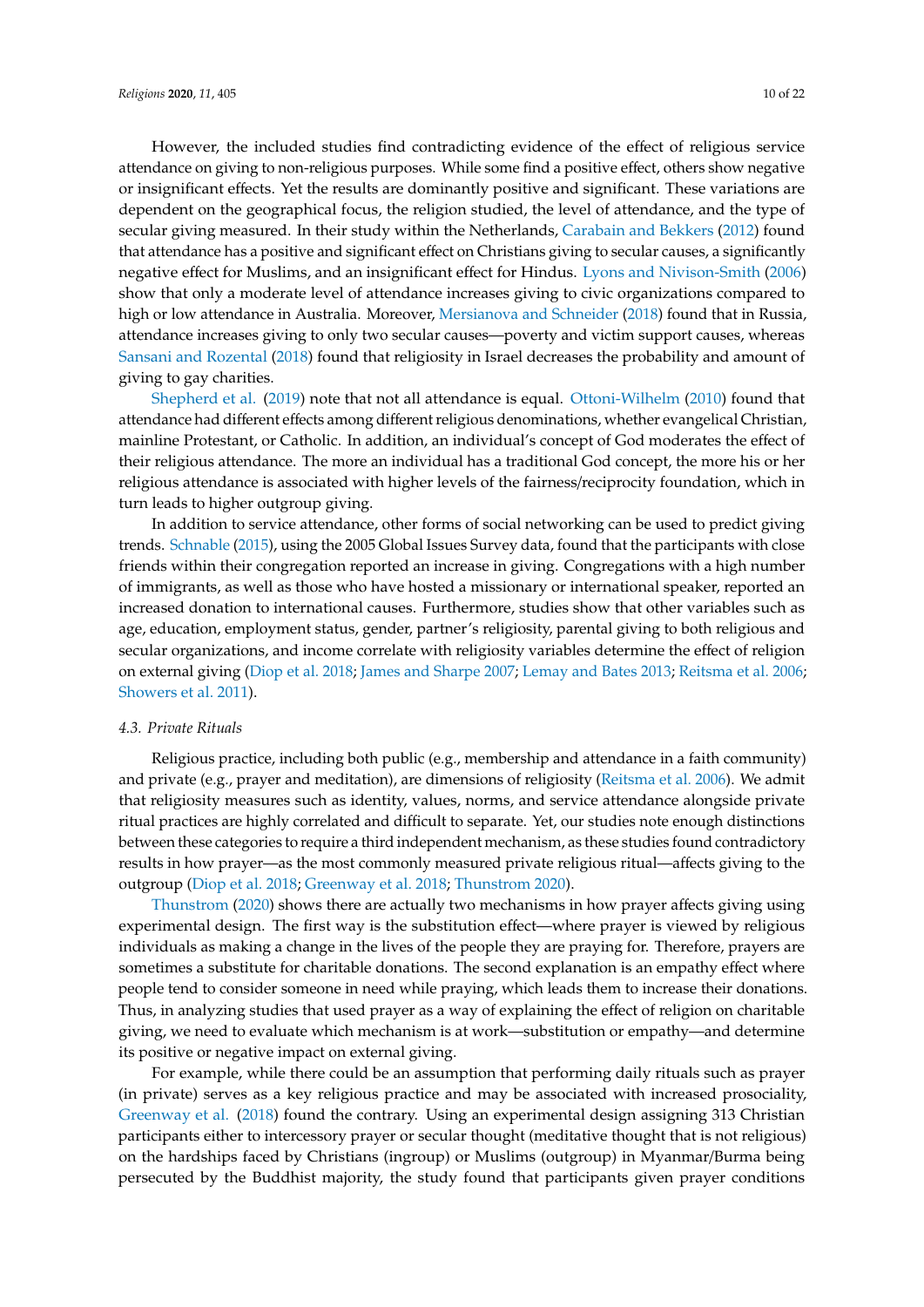donated money less often than the participants in secular thought conditions. Therefore, this third mechanism—and specifically the substitution effect—can explain the results that associate prayer with less monetary donations. [Greenway et al.](#page-19-11) [\(2018\)](#page-19-11) also found that those participants who were assigned the prayer condition to ingroup members gave more than those who were assigned to pray for outgroup communities.

#### **5. Discussion and Conclusions**

In this study, we have plotted the existing knowledge on the effect of religion on giving to outgroup and secular organizations at the individual level. We have synthesized results from empirical studies and arranged the underlying theoretical explanations and mechanisms at work in a consolidative conceptual model. Our systematic literature review, covering 77 studies, reveals that religion—measured as group affiliation, values, beliefs, and the importance of faith to the believer, as well as religious service attendance and private prayer—most often positively relates with giving to outgroup and secular organizations. Our finding is contrary to some studies that strictly argue that religion has no effect on prosociality because of social desirability effects, as most of the studies on the topic use self-reported religiosity and giving scales [\(Galen](#page-19-21) [2012\)](#page-19-21). In contrast to this argument, we found dominantly positive effects even among experimental studies. Nonetheless, we also found other studies that show a negative or insignificant effect of religion on external giving. Such variation mostly appears to depend on the type of religion studied, the geographical focus of a study, the methodology followed, how religion is measured, and the type of secular organizations studied.

In investigating the relationship between religion and giving to outgroups and secular organizations, we have identified three main theoretical and empirical mechanisms explaining how religion affects external giving. Each mechanism has various pathways through which religion may act. Two of these mechanisms propose a strong positive relationship between religion and external giving, namely the theory of identity and norm through affiliation, and social networking through service attendance. The identity and norm theory argues that most religions teach followers to help others both inside and outside their own religious traditions. Through such teachings, religion imparts a giving behavior and creates the norm of giving to its followers. However, such a positive relationship is still dependent on the focus on the type of religion and geographical location. We found some indications that even similar religions may have different norms in various geographical contexts.

Second, through integrating into the community and practice of a particular religious group and frequently participating in religious service attendance, individuals are increasingly exposed to religious teachings, more solicited, and face greater psychological effects, such as self-signaling for good behaviors for social reward purposes that, in turn, increase giving. Here, attendance also provides different results depending on the country, type of religion, and denominational focus of a given study. Third, through private rituals such as prayers and how individuals understand prayers—with prayer itself as philanthropic help (substitution effect) or as a reminder to extend further help (empathy effect)—the third mechanism can have both negative and positive impact.

In addition, the studies included in this research also mention other moderating and important variables that affect the relationship between religion and external giving. For example, the specific conceptualization of God—measured in terms of individual understanding and belief about God—can moderate the relationship between attendance and giving to outgroups. If an individual demonstrated a strong, traditional God-concept, we could likewise expect a higher degree of both religious attendance and higher levels of the fairness/reciprocity moral foundation that is associated with a higher outgroup giving. Additional crucial variables include age, education, employment status, gender, partner's religiosity, parents' religious and secular giving, and income. These variables also determine the individuals' giving behavior to outgroup and secular organizations.

While religion remains one of the major determinants of giving, it is often criticized for limiting resources within the ingroup among fellow religious practitioners [\(Turner](#page-21-0) [2005\)](#page-21-0). Identifying the underlying mechanisms and moderating variables is key to understanding how religion affects external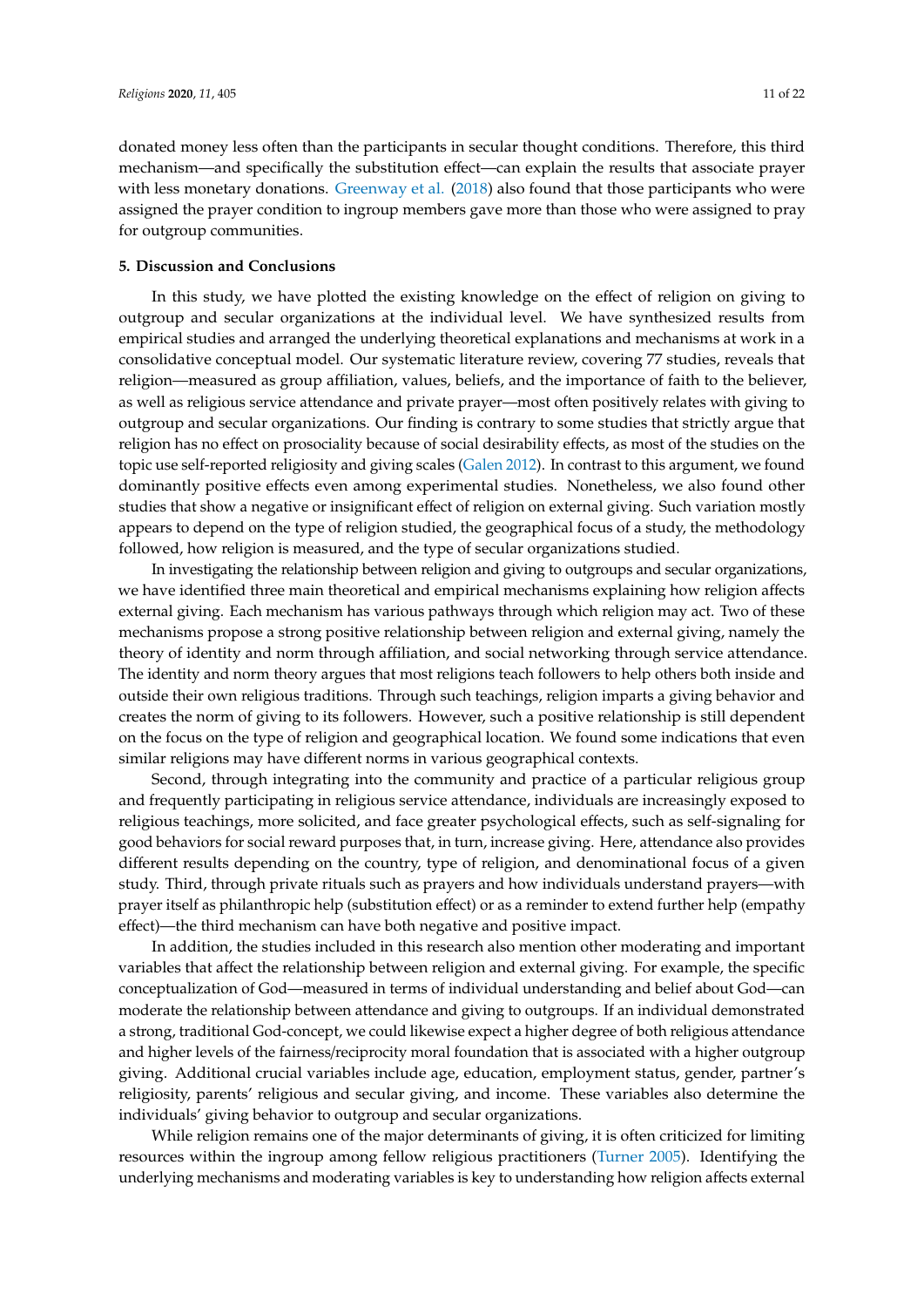giving. For example, individuals may only give to a particular type of secular organization that complies with their norms, values, and beliefs. In addition, by praying for others, including outgroups and the world in general, religious people might be extending help beyond their own religious group. By attending religious services regularly, religious people might be giving to religious purposes regularly and may have limited resources to give to other external organizations. This implies that the relationship between religious giving and secular giving also needs to be evaluated extensively, as sometimes these two factors may be conditioned by a substitutionary effect [\(Hill and Vaidyanathan](#page-19-6) [2011\)](#page-19-6). We also want to pose the following question: if religious individuals give to their own congregation, and the latter, in turn, actively engages in social welfare, should this also be interpreted as external giving by itself? The category of secular giving by itself remains problematic because, unlike congregations and denominations that are solely religious, there are many organizations classified as secular in purpose but maintaining a religious identity. Introducing such organizations in the analysis may bring a different picture to the relationship between religion and secular giving. If individuals are giving to faith-based organizations that are in line with their individual identities and norms, and if such faith-based organizations extend help to a larger society, is this not external help?

By configuring the mechanisms through which religion affects external giving, our conceptual model enables further research to consider underlying mechanisms to design their empirical approach. Only if we know what mechanism we are examining can we then determine which mechanism might be most operational in the results that we find. Moreover, future studies can build on our work to come up with additional mechanisms, as our study remains a literature review limited to a specific database search. We did not include retrospective and prospective reference checking for the included studies that meet our criteria. Given that we identified more than 2000 studies from the two top databases in religion and social science studies, we think that we have included important studies that show the significant mechanisms at work in explaining the relationship between religion and external giving. Finally, our study is limited to monetary donations, and the models we propose might not explain the giving of time and other material resources. Future research can also explore the relationship between religion and the giving of time and material resources to outgroups and secular organizations and how this differs from giving of money.

**Author Contributions:** K.I.Y. made substantial contributions to the original conceptualization and design of the project; provided keywords; conducted the literature search and screening, and read and re-read half of the articles included in the study; she also contributed to developing the model, writing the significant part of the analysis of the results, discussion, and conclusion of the study. A.G.A. assisted in the conceptualization and design of the project; provided keyword for literature search, screened half of the articles found from the database search, read and re-read half of the articles included in the study, and contributed to writing part of a result section and editing the entire document; D.P.K. assisted in the conceptualization and design of the project; and provided revisions to the model, organization and substantive content of the article. All authors have read and agreed to the published version of the manuscript.

**Funding:** This research was funded by the University of Notre Dame grant number 262164IUPUI, as part of the Global Religion Research Initiative, which is part of a larger grant award from Templeton Religion Trust of Nassau, Bahamas: grant number TRT0118.

**Acknowledgments:** We would like to thank Patricia Snell Herzog, who is the guest editor of this special issue for assisting in how to approach the study at its conception and her helpful advice while we were conducting the study. In addition, we would like to thank Denise Rayman (IUPUI Philanthropy Librarian and Digital Archivist), who assisted the literature search on the database.

**Conflicts of Interest:** The authors declare no conflicts of interest with respect to the research, authorship, and/or publication of this article.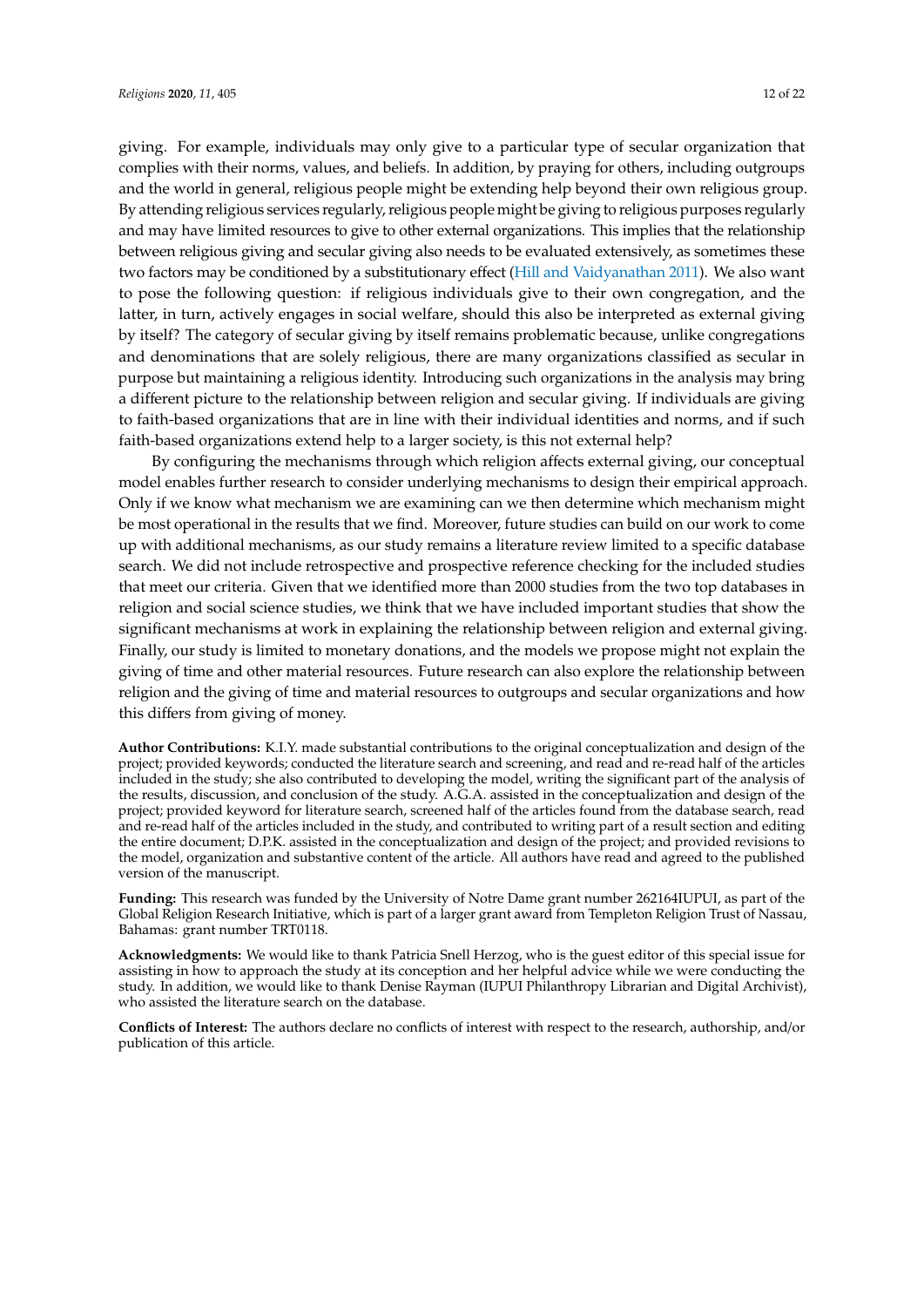# **Appendix A**

<span id="page-12-0"></span>

| <b>Authors Year</b>                   | Region                  | Sample Size         | <b>Type of Religion</b>                                               | <b>Type of Religion</b><br><b>Measures</b>                                                               |                                                                                                                | <b>Secular Giving</b>                                                                                |                                                                                          | Moderator and<br><b>Other Important</b><br>Variables             |  |  |  |
|---------------------------------------|-------------------------|---------------------|-----------------------------------------------------------------------|----------------------------------------------------------------------------------------------------------|----------------------------------------------------------------------------------------------------------------|------------------------------------------------------------------------------------------------------|------------------------------------------------------------------------------------------|------------------------------------------------------------------|--|--|--|
|                                       |                         |                     |                                                                       |                                                                                                          | <b>Type of Secular Giving</b>                                                                                  | <b>Incidence of Giving</b>                                                                           | Amount of<br>Giving                                                                      |                                                                  |  |  |  |
| Religion as the main predictor        |                         |                     |                                                                       |                                                                                                          |                                                                                                                |                                                                                                      |                                                                                          |                                                                  |  |  |  |
| Andreoni et al.<br>(2016)             | Canada                  | 4074                | All                                                                   | Religious Diversity<br>(at Community level)                                                              | Any type of Charity                                                                                            | NA                                                                                                   | $-$ (ns)                                                                                 | NA                                                               |  |  |  |
| <b>Brooks</b> (2004)                  | <b>USA</b>              | 30,000              | All                                                                   | Affiliation and<br>denominational<br>identity                                                            | Nonreligious Charitable Org.                                                                                   | $^{+}$                                                                                               | NA                                                                                       | NA                                                               |  |  |  |
| Carabain and<br><b>Bekkers</b> (2012) | Netherlands &<br>France | 960                 | Christian, Islam, and<br>Hinduism                                     | Affiliation (Aff.),<br>Attendance (Att.), and<br>Solicitation (Sol.)                                     | Nonreligious Charitable Org.                                                                                   | Aff. And Att. $+$ for<br>Christians Aff. + and Att.<br>– for Muslims Att. ns and<br>Sol. + for Hindu | Att. And Sol. +<br>for Christians Att.<br>ns but Sol. +<br>Muslims. Att. ns<br>for Hindu | NA                                                               |  |  |  |
| Cooper et al.<br>(2012)               | <b>USA</b>              | 839                 | Christian                                                             | Young Christian<br>Evangelicals and<br>Parent's Religion                                                 | Secular Causes such as<br>Immediate relief aid and<br>social justice                                           | + both being evangelical<br>and parental<br>exposure                                                 | NA                                                                                       | NA                                                               |  |  |  |
| Greenway et al.<br>(2018)             | <b>USA</b>              | 313<br>(Experiment) | Christian (Protestant,<br>Orthodox, Catholic,<br>and other Christian) | Prayer vs. secular<br>reflection                                                                         | Outgroup (Muslim) and<br>Secular Charities                                                                     |                                                                                                      | NA                                                                                       | Moral foundation,<br>religious<br>fundamentalism,<br>God-concept |  |  |  |
| Dilmaghani (2018)                     | Canada                  | 12,922              | Christian                                                             | Degree of Religiosity<br>(ranges from very<br>religious to strictly<br>secular) and church<br>attendance | Giving to Environmental<br>causes and other causes<br>(excluding religious and<br>environmental organizations) | Religiosity -<br>Attendance-<br>Religious giving                                                     | NA                                                                                       | NA                                                               |  |  |  |
| Diop et al. (2018)                    | Oatar                   | 800                 | Islam                                                                 | Self-reported level of<br>religiosity and prayer                                                         | Nonreligious charitable org.                                                                                   | ns.                                                                                                  |                                                                                          | Age, education,<br>employment status                             |  |  |  |
| Eagle David and<br>Read (2018)        | <b>USA</b>              | 2610                | All                                                                   | Affiliation, Attendance<br>Frequency of Prayer<br>with Partner                                           | Charitable giving including<br>to congregations                                                                | $+$                                                                                                  | $+$                                                                                      | NA                                                               |  |  |  |
| Hill and<br>Vaidyanathan<br>(2011)    | <b>USA</b>              | 1987                | All                                                                   | Affiliation, Attendance,<br>and Religious giving                                                         | Giving to Secular<br>organizations such as<br>education and health sector                                      | Affiliation + Attendance ns.<br>and Religious giving _                                               | NA                                                                                       | NA                                                               |  |  |  |
| Lemay and Bates<br>(2013)             | <b>USA</b>              | 103                 | All                                                                   | Intrinsic and extrinsic<br>religious orientation                                                         | Giving to street performers                                                                                    | $^{+}$                                                                                               | $+$                                                                                      | Gender<br>(women give more)                                      |  |  |  |

## **Table A1.** Empirical studies' findings on the effect of religion on secular giving.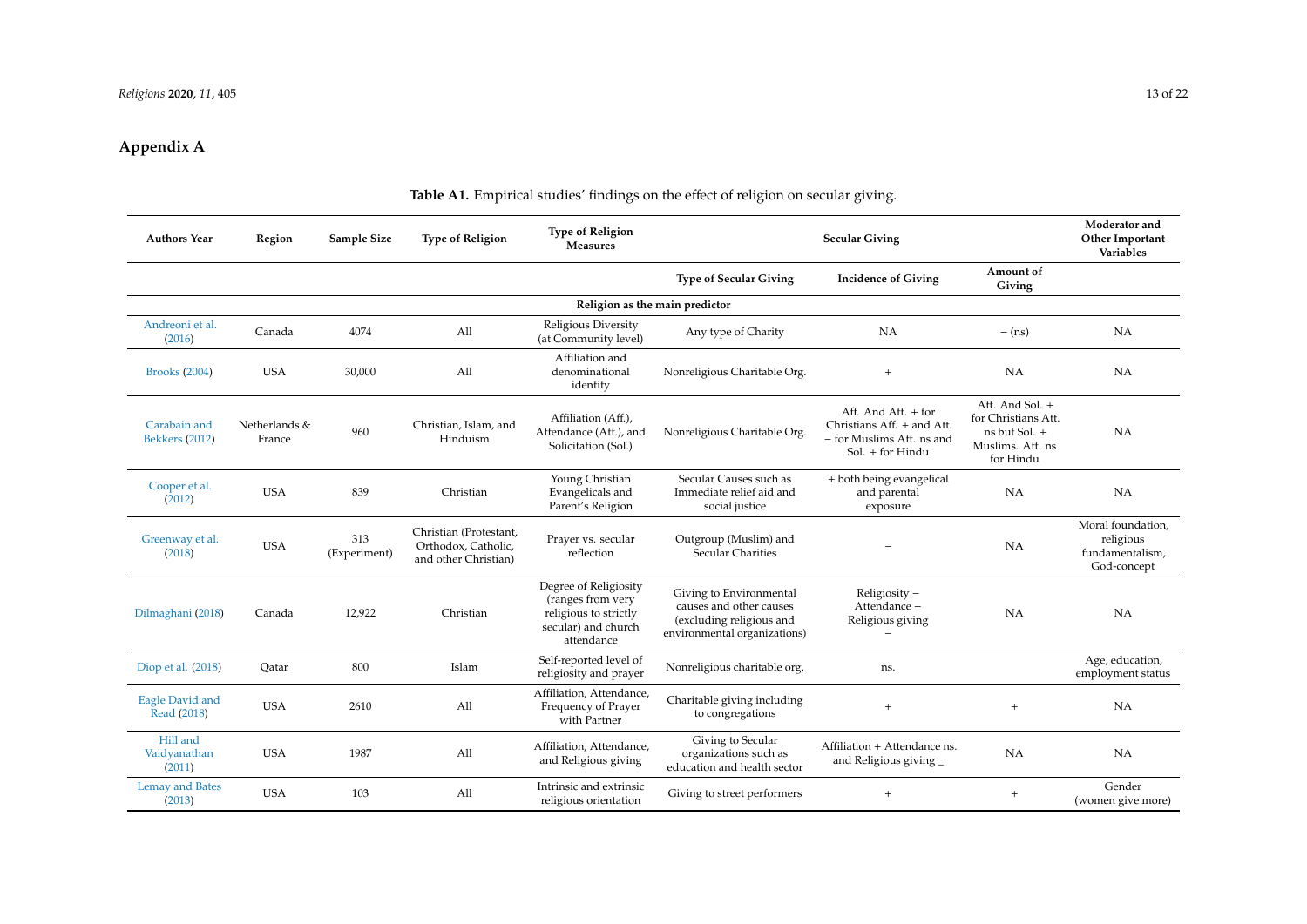|                       | <b>Secular Giving</b>                                                                                                                                                                                                                                                                                                                                                                                         |                     | Moderator and<br>Other Important<br><b>Variables</b> |
|-----------------------|---------------------------------------------------------------------------------------------------------------------------------------------------------------------------------------------------------------------------------------------------------------------------------------------------------------------------------------------------------------------------------------------------------------|---------------------|------------------------------------------------------|
| <b>Secular Giving</b> | <b>Incidence of Giving</b>                                                                                                                                                                                                                                                                                                                                                                                    | Amount of<br>Giving |                                                      |
|                       | $A \, \mathcal{L} \, \mathcal{L}$ $D1$ $A \, \mathcal{L} \, \mathcal{L}$ $A \, \mathcal{L} \, \mathcal{L}$ $A \, \mathcal{L} \, \mathcal{L} \, \mathcal{L} \, \mathcal{L} \, \mathcal{L} \, \mathcal{L} \, \mathcal{L} \, \mathcal{L} \, \mathcal{L} \, \mathcal{L} \, \mathcal{L} \, \mathcal{L} \, \mathcal{L} \, \mathcal{L} \, \mathcal{L} \, \mathcal{L} \, \mathcal{L} \, \mathcal{L} \, \mathcal{L} \$ |                     |                                                      |

**Table A1.** *Cont.*

| <b>Authors Year</b>                  | Region                         | Sample Size         | <b>Type of Religion</b>                                                            | <b>Type of Religion</b><br><b>Measures</b>                                                             |                                                                                                           | <b>Secular Giving</b>                                                                                                                                |                                 | <b>WOUCLATOL AIRE</b><br>Other Important<br>Variables |
|--------------------------------------|--------------------------------|---------------------|------------------------------------------------------------------------------------|--------------------------------------------------------------------------------------------------------|-----------------------------------------------------------------------------------------------------------|------------------------------------------------------------------------------------------------------------------------------------------------------|---------------------------------|-------------------------------------------------------|
|                                      |                                |                     |                                                                                    |                                                                                                        | <b>Type of Secular Giving</b>                                                                             | <b>Incidence of Giving</b>                                                                                                                           | Amount of<br>Giving             |                                                       |
| Lyons and<br>Nivison-Smith<br>(2006) | Australia                      | 6209                | All                                                                                | Religious Identity and<br>Service Attendance                                                           | Giving to non-religious<br>organizations such as<br>education and civic<br>organizations such as the arts | Aff. Plus Att. $+$ for secular<br>org.<br>Aff but little Att. $-$ or<br>secular org.<br>High Att. $-$ for civic org.<br>Moderate Att + for civic org | ns.                             | <b>NA</b>                                             |
| Mersianova and<br>Schneider (2018)   | Russia                         | 1500                | All                                                                                | Atheists or Believers &<br>service Attendance                                                          | other than religious orgs.                                                                                | + (sig). for poverty Support<br>Collections" and "Victims<br><b>Support Associations</b>                                                             | <b>NA</b>                       | NA                                                    |
| Morton et al.<br>(2020)              | China                          | 480(Experiment)     | Islam                                                                              | Religious thinking                                                                                     | Giving to non-Muslim<br>disadvantaged students                                                            | NA                                                                                                                                                   | $^{+}$                          | NA                                                    |
| Ottoni-Wilhelm<br>(2010)             | <b>USA</b>                     | 6081                | All                                                                                | Denominational<br>identities and service<br>attendance                                                 | Giving to basic necessity<br>Organizations                                                                | Affiliation maters $(+ sig)$<br>for observed difference in<br>giving behavior across<br>denominations Service<br>attendance matters (+ Sig.)         | $Aff. +$                        | NA                                                    |
| Reitsma et al.<br>(2006)             | Seven<br>European<br>countries | 9415                | All                                                                                | Dimensions of<br>Religiosity (belief,<br>practice, experience,<br>consequence)                         | Willingness to give to the<br>poorest countries                                                           | $+$                                                                                                                                                  | NA                              | Partners religiosity                                  |
| Sansani and<br>Rozental (2018)       | Israel                         | 184<br>(Experiment) | Judaism                                                                            | Religiosity level and<br>whether observes the<br>Sabbath and/or keeps<br>kosher                        | Giving to Gay charity                                                                                     |                                                                                                                                                      |                                 | NA                                                    |
| Schnable (2015)                      | <b>USA</b>                     | 2231                | Catholic, Mainline,<br>Evangelical, Black<br>Protestant, other<br>(including Jews) | Religious Value,<br>Affiliation, Attendance,<br>Having a close friend<br>within the religious<br>group | Giving to international aid                                                                               | All three $+$                                                                                                                                        | NA                              | NA                                                    |
| Shepherd et al.<br>(2019)            | <b>USA</b>                     | 311<br>(Experiment) | Christian                                                                          | Religious Attendance,<br>Moral foundation<br>(mediator), God's<br>Concept (Moderator)                  | Giving to Muslim Charity<br>organizations, and<br>organizations with no<br>religious affiliation          | Fairness/<br>Reciprocity<br>$+$                                                                                                                      | Fairness/<br>Reciprocity<br>$+$ | God's Concept                                         |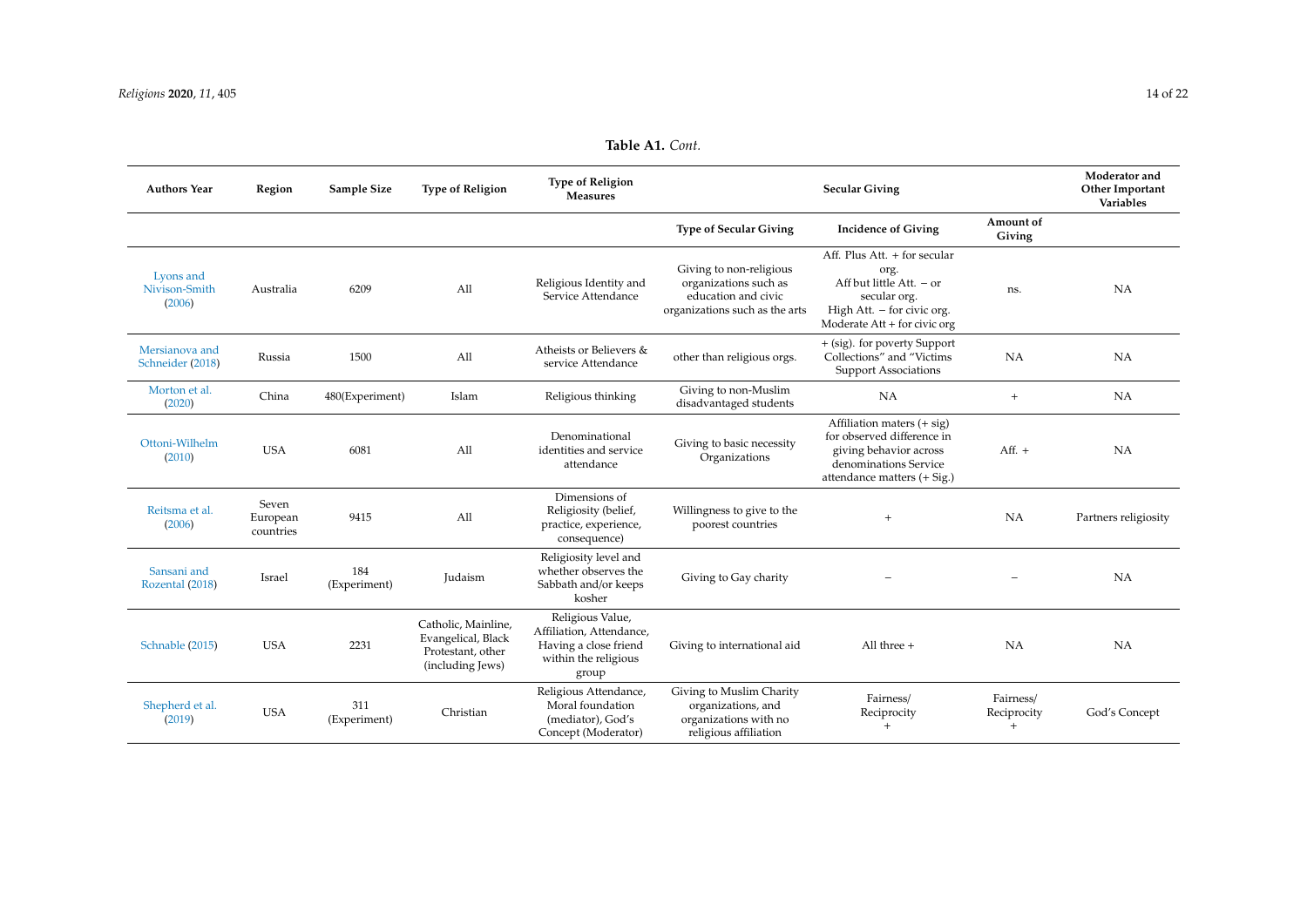| <b>Authors Year</b>           | Region                   | Sample Size         | <b>Type of Religion</b>                                                                                    | <b>Type of Religion</b><br><b>Measures</b>                                                                                                   |                                                                                         | <b>Secular Giving</b>                                                                                                                                       |                                                                                | Moderator and<br><b>Other Important</b><br>Variables |
|-------------------------------|--------------------------|---------------------|------------------------------------------------------------------------------------------------------------|----------------------------------------------------------------------------------------------------------------------------------------------|-----------------------------------------------------------------------------------------|-------------------------------------------------------------------------------------------------------------------------------------------------------------|--------------------------------------------------------------------------------|------------------------------------------------------|
|                               |                          |                     |                                                                                                            |                                                                                                                                              | <b>Type of Secular Giving</b>                                                           | <b>Incidence of Giving</b>                                                                                                                                  | Amount of<br>Giving                                                            |                                                      |
| Showers et al.<br>(2011)      | <b>USA</b>               | 2058                |                                                                                                            | Giving to religious<br>organizations                                                                                                         | Giving to Charities,<br>education, Politics, and Other                                  |                                                                                                                                                             | NA                                                                             | income                                               |
| Thunstrom (2020)              | <b>USA</b>               | 377<br>(Experiment) | Christians and<br>non-Christians                                                                           | Prayer vs. Thoughts<br>(for nonreligious)                                                                                                    | Charity donations in the<br>aftermath of a natural<br>disaster                          | NA                                                                                                                                                          | - because of<br>higher<br>substitution effect<br>compared to<br>empathy effect | <b>NA</b>                                            |
| Vaidyanathan et<br>al. (2011) | <b>USA</b>               | 2389                | All                                                                                                        | Attendance, affiliation,<br>religious ideology, the<br>importance of religious<br>faith                                                      | Total donations made to<br>nonreligious charitable<br>organizations                     | Att. $+$ , Aff. $+$ Giving to<br>religious org. (ns.)                                                                                                       | NA                                                                             | NA                                                   |
| van Elk et al.<br>(2017)      | Netherlands              | 404                 | Christian (Catholic<br>and Protestant)                                                                     | supernatural Belief<br>Scale religiosity<br>measure                                                                                          | Self-reported Donation<br>various charities such as<br>international and<br>environment | $+$                                                                                                                                                         | $^{+}$                                                                         | NA                                                   |
| Wiepking et al.<br>(2014)     | 21 European<br>countries | >20,000             | Roman Catholic,<br>Protestant, other<br>Christian, Buddhism,<br>Islam, Eastern<br>Orthodox, and<br>Judaism | Religious Affiliation<br>and Attendance                                                                                                      | Giving to secular org. such as<br>humanitarian aid, human<br>rights                     | + for org. with<br>international culture.<br>Community and welfare<br>service, health and<br>disability focus, and org.<br>with door-to-door<br>fundraising | NA                                                                             | NA                                                   |
| Xygalatas et al.<br>(2016)    | Mauritius                | 102<br>(Experiment) | Catholic                                                                                                   | Religious contextual<br>primes: religious<br>locations                                                                                       | Donation in Church, Hindu<br>temple and Restaurant<br>(control)                         | No difference in<br>domination among the<br>three locations                                                                                                 | NA                                                                             | NA                                                   |
| Yen and Zampelli<br>(2014)    | <b>USA</b>               | 2077                | Christian                                                                                                  | Affiliation Attendance,<br>religious participation<br>excluding worship<br>services importance of<br>religion,<br>denominational<br>identity | Giving to nonreligious<br>affiliated organizations                                      | + for Affiliation.<br>Attendance, and religious<br>participation excluding<br>service                                                                       | NA                                                                             | NA                                                   |

**Table A1.** *Cont.*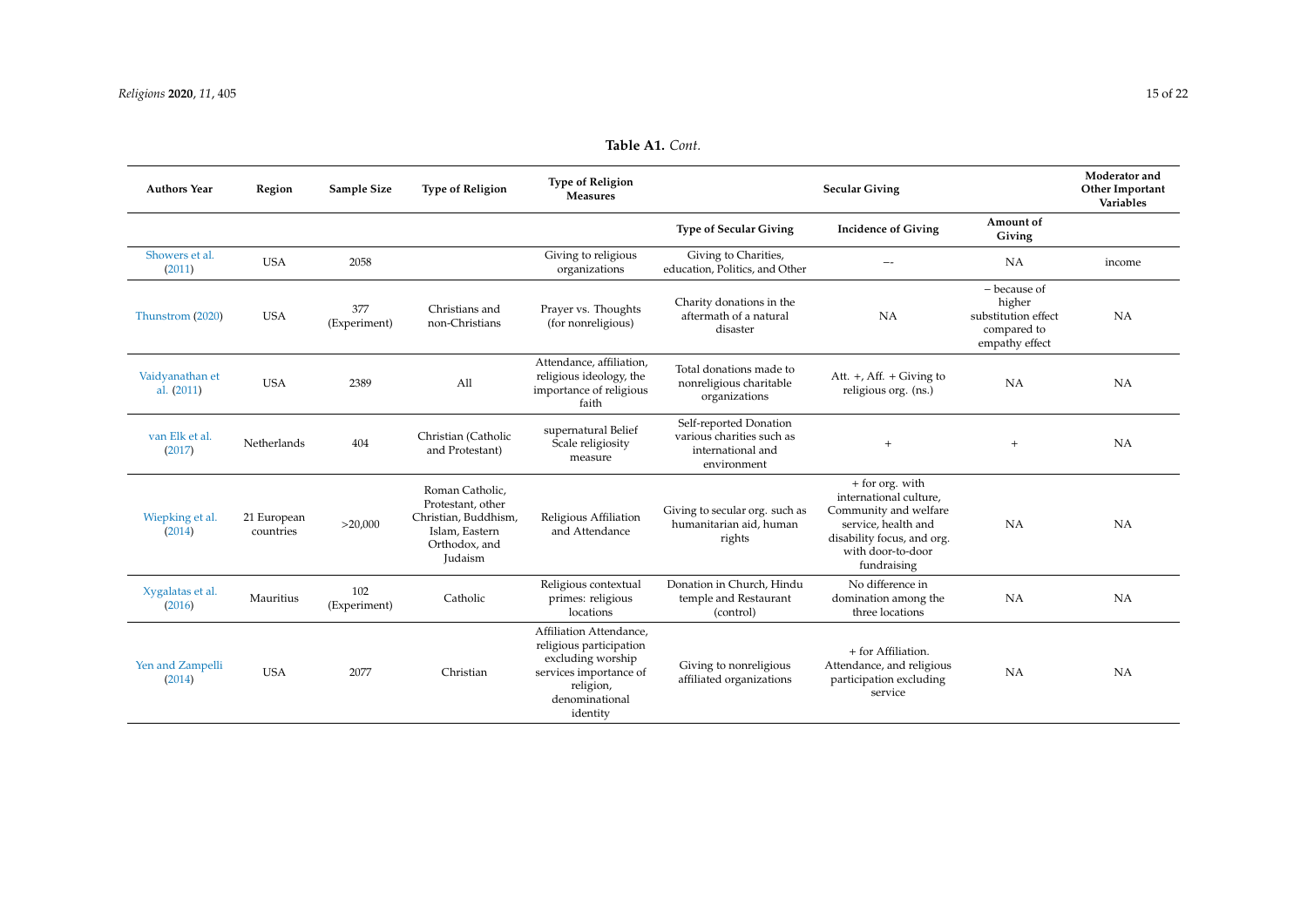| <b>Authors Year</b>                                                                 | Region                      | Sample Size                | <b>Type of Religion</b>                                                                                        | <b>Type of Religion</b><br><b>Measures</b>                                                   |                                                                                   | <b>Secular Giving</b>                                                                                                                                                           |                         | Moderator and<br><b>Other Important</b><br><b>Variables</b> |  |  |
|-------------------------------------------------------------------------------------|-----------------------------|----------------------------|----------------------------------------------------------------------------------------------------------------|----------------------------------------------------------------------------------------------|-----------------------------------------------------------------------------------|---------------------------------------------------------------------------------------------------------------------------------------------------------------------------------|-------------------------|-------------------------------------------------------------|--|--|
|                                                                                     |                             |                            |                                                                                                                |                                                                                              | <b>Type of Secular Giving</b>                                                     | <b>Incidence of Giving</b>                                                                                                                                                      | Amount of<br>Giving     |                                                             |  |  |
| Religion variables as part of many independent variable to predict giving behaviors |                             |                            |                                                                                                                |                                                                                              |                                                                                   |                                                                                                                                                                                 |                         |                                                             |  |  |
| Amankwaa and<br>Devlin (2017)                                                       | <b>USA</b>                  | 16,343                     | All                                                                                                            | Affiliation and<br>attendance                                                                | to any charitable<br>organization and to<br>international causes                  | Ns.                                                                                                                                                                             | $^{+}$                  | NA                                                          |  |  |
| James and Sharpe<br>(2007)                                                          | <b>USA</b>                  | 16,442                     | All                                                                                                            | Affiliation                                                                                  | financial support for poor<br>relief                                              | $+$                                                                                                                                                                             | $+$                     | Income (poor give<br>more)                                  |  |  |
| Morgan et al.<br>(1997)                                                             | <b>USA</b>                  | 204                        | All                                                                                                            | Religiosity scale:<br>Family Environment<br>scale (FEA)                                      | Helping homeless                                                                  | $^{+}$                                                                                                                                                                          | NA                      | NA                                                          |  |  |
| Neumayr and<br><b>Handy (2019)</b>                                                  | Austria                     | 1011                       | All                                                                                                            | Affiliation and<br>Attendance                                                                | International relief and other<br>Nonreligious NGOs                               | Aff. (-) For Social Services<br>and Environmental orgs.<br>Att. (+) For Social Services<br>but negatively with giving<br>to Health, Animal Welfare<br>and Culture and Education | + for the same<br>orgs. | NA                                                          |  |  |
| Rajan et al. (2009)                                                                 | Canada                      | 13,125                     | All                                                                                                            | level of religiosity                                                                         | Giving to International<br>Charity                                                | $+$                                                                                                                                                                             | NA                      | NA                                                          |  |  |
| Regnerus et al.<br>(1998)                                                           | <b>USA</b>                  | 2295                       | Protestant, Catholic,<br>other                                                                                 | Importance of religion<br>to oneself, and<br>attendance,                                     | Giving to organizations that<br>help the poor                                     | $+$                                                                                                                                                                             | NA                      | NA                                                          |  |  |
| Scheepers and<br>Grotenhuis (2005)                                                  | Europe                      | 13,775                     | Protestant, Catholic,<br>other non-Christian<br>(such as Jewish,<br>Muslim and Hindu)<br>and the non-religious | Affiliation and<br>Attendance                                                                | Giving to poor people who<br>are socially excluded<br>(directly or indirectly)    | Aff. And Att. $+$ while the<br>the coefficient for Att. is<br>very strong                                                                                                       | NA                      | NA                                                          |  |  |
| Sneddon et al.<br>(2020)                                                            | Australia and<br><b>USA</b> | 276 (AUS) and<br>1042 (US) | All                                                                                                            | Religious<br>denominations and 20<br>refined values such as<br>tradition and<br>universalism | Giving to nine different<br>charitable causes such as<br>animal welfare charities | Universalities + for giving<br>to animal welfare and<br>international causes but -<br>if giving to religious causes                                                             | NA                      | NA                                                          |  |  |

#### **Table A1.** *Cont.*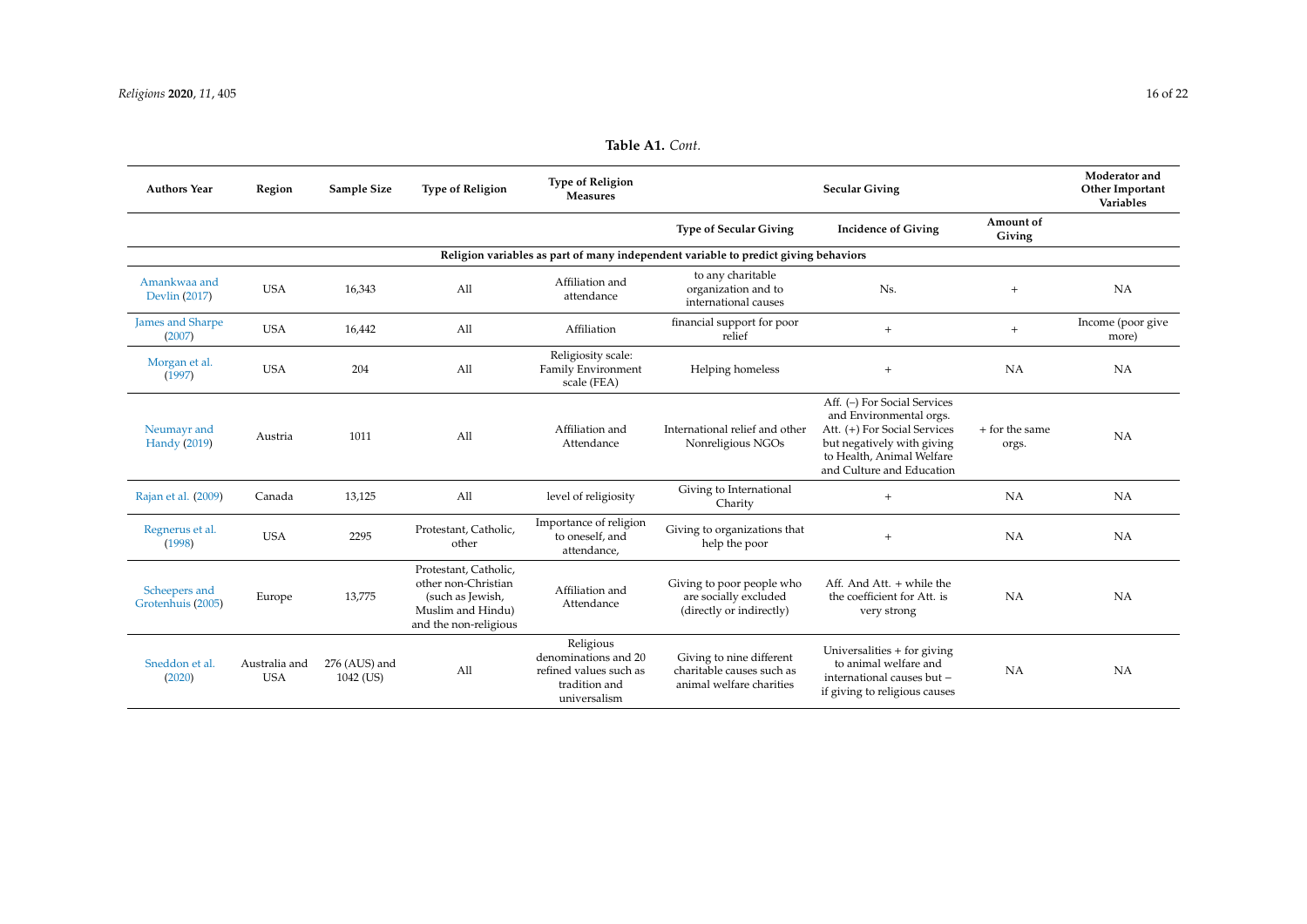| <b>Authors Year</b>       | Region      | Sample Size                                   | <b>Type of Religion</b>                | <b>Type of Religion</b><br><b>Measures</b>                                                                    |                                                                                                     | <b>Secular Giving</b>                                                                                                                                                                   |                                                                                                                         | Moderator and<br>Other Important<br><b>Variables</b> |
|---------------------------|-------------|-----------------------------------------------|----------------------------------------|---------------------------------------------------------------------------------------------------------------|-----------------------------------------------------------------------------------------------------|-----------------------------------------------------------------------------------------------------------------------------------------------------------------------------------------|-------------------------------------------------------------------------------------------------------------------------|------------------------------------------------------|
|                           |             |                                               |                                        |                                                                                                               | <b>Type of Secular Giving</b>                                                                       | <b>Incidence of Giving</b>                                                                                                                                                              | Amount of<br>Giving                                                                                                     |                                                      |
| Wiepking (2010)           | Netherlands | 1316                                          | All                                    | Affiliation                                                                                                   | giving to 9 different<br>NGOs including faith-based<br>and international focused                    | + for culture, international,<br>health and<br>disability-focused org.,<br>faith-based org. and org.<br>that use door to door<br>fundraising                                            | NA                                                                                                                      | NA                                                   |
| Wilhelm et al.<br>(2008)  | <b>USA</b>  | >2000                                         | All                                    | Affiliation and<br>charitable giving of the<br>parent (generation l) to<br>both religious and<br>secular org. | Charitable giving of the adult<br>child (generation 2) to<br>non-religious org.                     | secular giving elasticity is<br>smaller & ns.<br>Secular giving<br>with-respect-to-religious<br>elasticity is _ and sig.                                                                | Children with<br>parents giving to<br>religious purposes<br>(less than \$10,300)<br>give to more to<br>secular purposes | NA                                                   |
|                           |             |                                               |                                        | <b>Oualitative Studies</b>                                                                                    |                                                                                                     |                                                                                                                                                                                         |                                                                                                                         |                                                      |
| Cheung and Kuah<br>(2019) | Hong Kong   | 50 interviews<br>&<br>participant-observation | Christian                              | NA                                                                                                            | donations of money to<br>non-church, non-religious<br>entities and outgroup<br>individuals in needs | Giving out of self<br>empowering within the<br>religion and Giving out of<br>duty to God                                                                                                | NA                                                                                                                      | NA                                                   |
| Jamal et al. (2019)       | UK          | 21-interviews                                 | Islam                                  | practice zakat and<br>connection with local<br>community                                                      | local or international<br>outgroup causes                                                           | increased connection to<br>local community motivated<br>secular giving to<br>international community                                                                                    | NA                                                                                                                      | NA                                                   |
| Nche (2020)               | Nigeria     | 30 (in-depth<br>interview                     | Catholic, Anglican,<br>and Pentecostal | Church leaders                                                                                                | Attitudes environmental<br>issues including donations to<br>such causes                             | Most interviewee<br>mentioned that people are<br>responsible for climate<br>change and church leaders<br>and members need to<br>engage in stop the problem<br>(financially or awareness | NA                                                                                                                      | NA                                                   |

creation)

**Table A1.** *Cont.*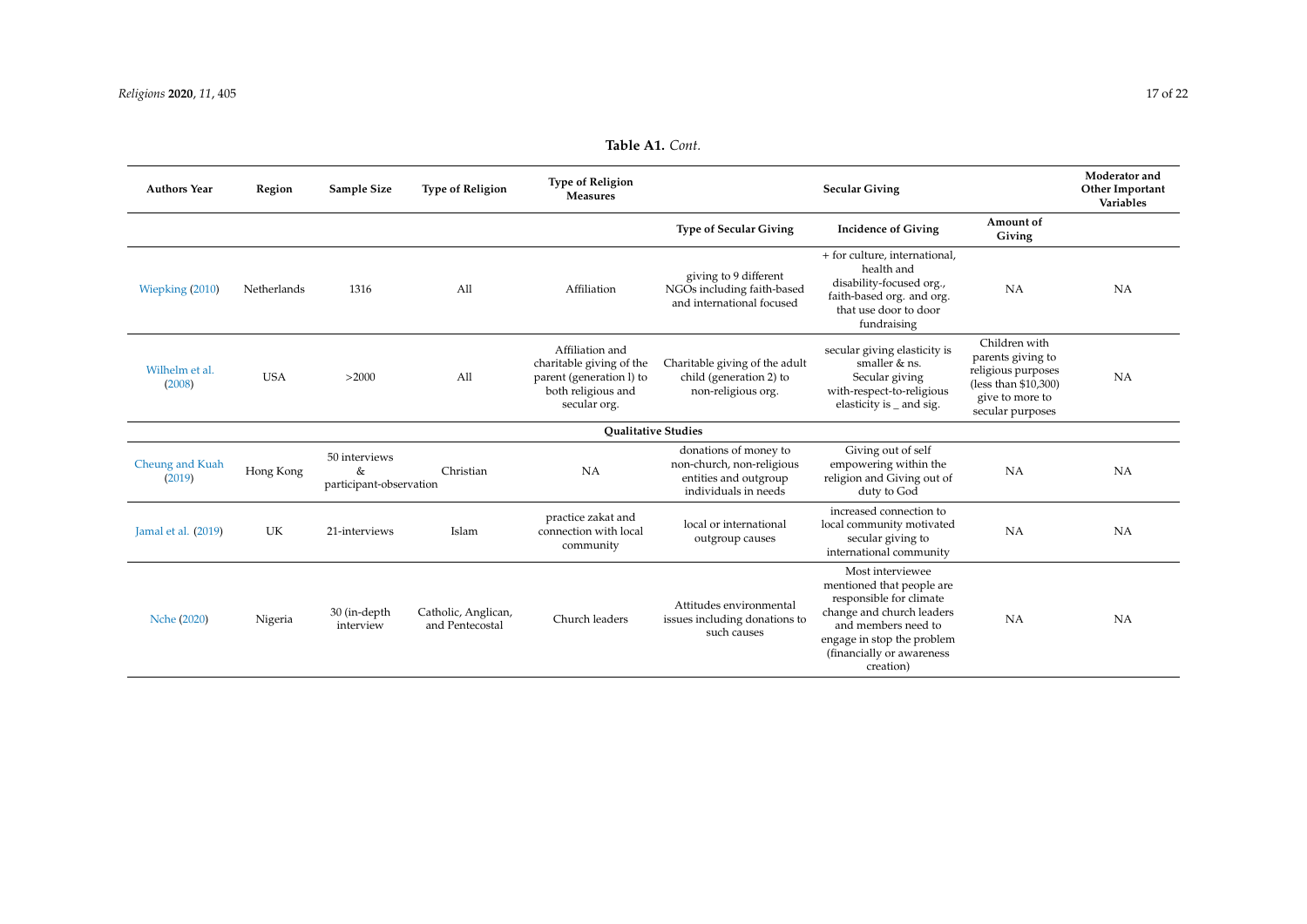| <b>Authors Year</b>          | Region                                                                | Sample Size | <b>Type of Religion</b> | <b>Type of Religion</b><br><b>Measures</b>                                  |                                                                                                       | <b>Secular Giving</b>                                                            |                                                                                                                                                                                         | Moderator and<br>Other Important<br>Variables |  |
|------------------------------|-----------------------------------------------------------------------|-------------|-------------------------|-----------------------------------------------------------------------------|-------------------------------------------------------------------------------------------------------|----------------------------------------------------------------------------------|-----------------------------------------------------------------------------------------------------------------------------------------------------------------------------------------|-----------------------------------------------|--|
|                              |                                                                       |             |                         |                                                                             | <b>Type of Secular Giving</b>                                                                         | <b>Incidence of Giving</b>                                                       | Amount of<br>Giving                                                                                                                                                                     |                                               |  |
| <b>Mixed methods Studies</b> |                                                                       |             |                         |                                                                             |                                                                                                       |                                                                                  |                                                                                                                                                                                         |                                               |  |
| Curtis et al. (2015)         | <b>USA</b>                                                            | >2700       | Mormons                 | lifelong vs. convert                                                        | willingness to give to secular<br>causes and outside of the<br>church                                 | $-$ if converts                                                                  | Those who<br>converted to the<br>faith gave less to<br>secular causes<br>than those who<br>were lifelong<br>members of the<br>church                                                    | NA                                            |  |
| Warner et al.<br>(2015)      | Ireland,<br>Turkey, Italy,<br>France<br>(Experiment<br>and interview) | >1000       | Catholic and Muslim     | Write an essay on<br>religion issues such as<br>Duty to God, God's<br>Grace | Donating to Secular charity<br>or public good such as the<br>United Nations Children's<br>Fund UNICEF | Duty to God exhibits<br>statistically significant<br>effects for Irish Catholics | or Muslims, none<br>of the primes<br>exhibited<br>statistically<br>significant effects.<br>However, the<br>interviews<br>explored that<br>Muslims also feel<br>a duty to give to<br>God | NA                                            |  |

**Table A1.** *Cont.*

<span id="page-17-0"></span>Note: Religion All refers to at least all the Big Five religions; (ns.) means not significant, whereas sig implies the coefficient is significant; NA represents not applicable. In addition to the above empirical studies, this systematic literature review also includes theoretical studies including [Atkinson](#page-18-9) [\(2016\)](#page-18-9); [Basinger](#page-18-10) [\(2010\)](#page-18-10); [Hauerwas](#page-19-35) [\(1977\)](#page-19-35); [Hoang et al.](#page-19-36) [\(2019\)](#page-19-36); [McGranahan](#page-20-27) [\(2000\)](#page-20-27); [van Nederveen Meerkerk](#page-21-23) [\(2012\)](#page-21-23); [Nche](#page-20-26) [\(2020\)](#page-20-26); [Niumai](#page-20-28) [\(2011\)](#page-20-28); [Oborji](#page-20-29) [\(2004\)](#page-20-29); [Putnam and Campbell](#page-20-30) [\(2012\)](#page-20-30); [Ramanath](#page-20-31) [\(2016\)](#page-20-31); [Rianto and Ratna](#page-20-32) [\(2005\)](#page-20-32); [Neusner](#page-20-33) [\(1988\)](#page-20-33); [Schar](#page-20-34)ffs [\(2009\)](#page-20-34); [De Lubac](#page-19-37) [\(1988\)](#page-19-37); [Scheepers and Grotenhuis](#page-20-25) [\(2005\)](#page-20-25); [Sotelo](#page-21-24) [\(2011\)](#page-21-24); and [Thavis](#page-21-25) [\(2006\)](#page-21-25).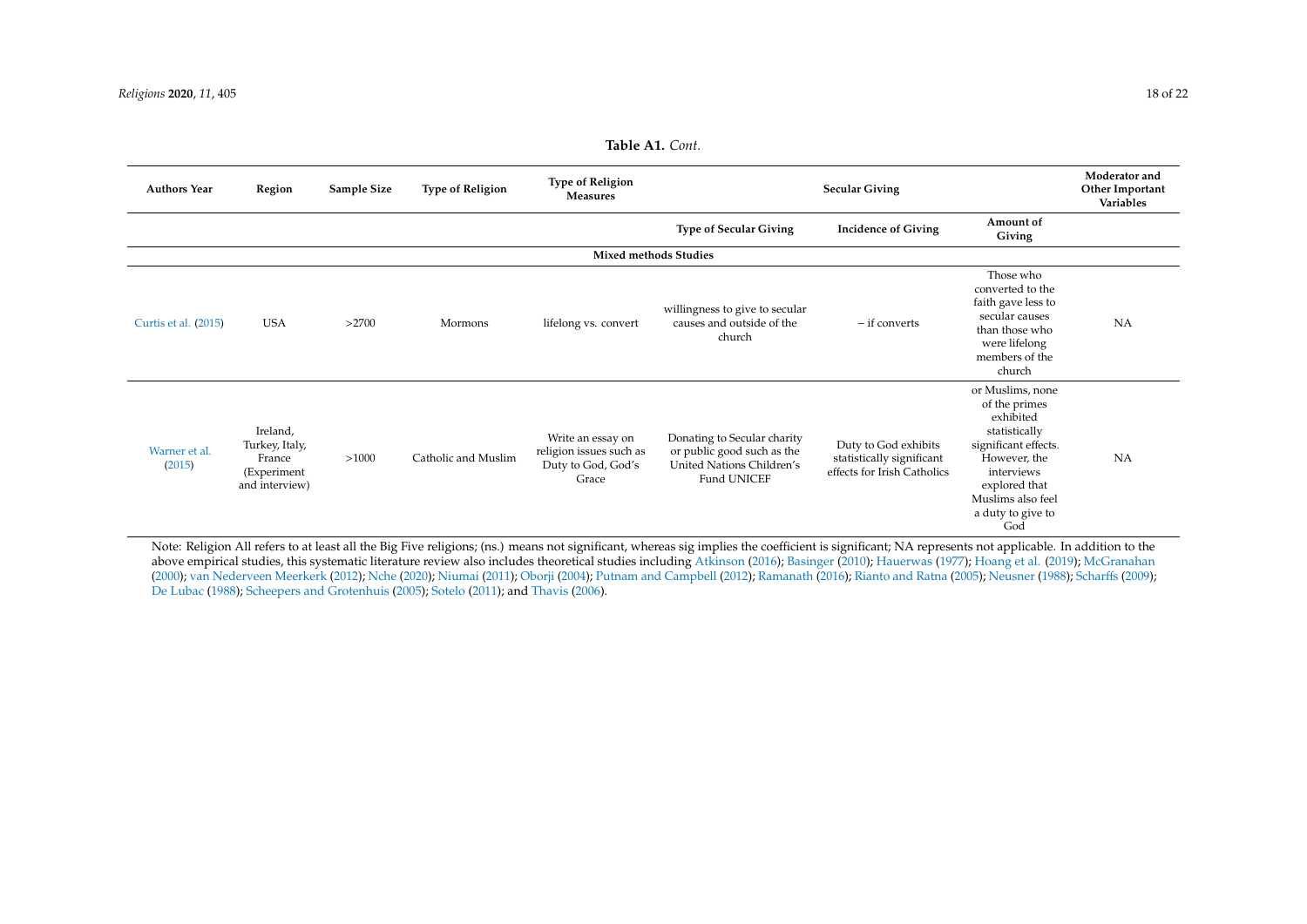#### <span id="page-18-4"></span>**Appendix B Appendix B Appendix R**

Criteria for considering studies

- **\*** Studies must be individual level analysis
- $\cdot$  Studies must examine the effect of religion on secular giving **A** *S* budies
- \* We also included studies that used religion as a control variable to predict giving to secular organizations as a control variable to predict giving to secular giving to predict giving to secular giving to
- Studies should primarily focus on monetary donations. Studies whose primary focus is on volunteering or any other type of prosocial behavior other than providing money to non-religious helping purposes or giving to secular non-profit organizations are not included. helping purposes or giving to secular non-profit organizations are not included.
- <span id="page-18-8"></span>❖ We include studies where the measure of religion is different, such as religiosity and spirituality, religious attendance, religious affiliation, etc. **Preligious attendance, religious affiliation, etc. 2020**, **2020**, **2020**, **2020**, **2020**
- <span id="page-18-7"></span>Studies that discuss the effect of the five major religions (Hinduism, Judaism, Buddhism, Islam, and Christianity) on secular giving are also included and Christianity) on secular giving are also included
- Studies must consider secular giving as giving solely to non-religiously affiliated institutions, for non-religious purposes (giving to any of the NTEE subsectors except religion is included) non-religious purposes (giving to any of the NTEE subsectors except religion is included)
- For religious purposes (giving to any of the NTEE subsectors except religion is included) one's religious group. Studies can also discuss different denominations within the five major religions Giving to outgroups should measure the donations intending to benefit individuals outside of Siving to outgroups should measure the donations intending to benefit individuals outside of **A** put **B** it
- <span id="page-18-9"></span> $\bullet$  Studies can also discuss different of  $\frac{1}{2}$  religious group. Studies can also discuss different denominations within the five major religions Studies can also discuss different denominations within the five major religions **\*** Studies can also discuss different denominations within the five major religions
- **W** Studies must be written in English Studies must be written in English
- $\ddot{\bm{\cdot}}$  No exclusion criteria on the time of publication  $\mathcal{S}$  diaces must be written in Eugene  $\ddot{\mathbf{v}}$  in Exercusion criteria on the time of  $\mathcal{L}$  Measure the donations should measure the donations intending to be  $\mathcal{L}$  $\bullet$  No exclusion criteria on the time of publication **A Apple SECT**
- \* No exclusion criteria regarding the study design or methodological approach (qualitative and/or quantitative empirical studies, as well as theoretical work, will be considered)  $\overline{v}$  religious graduations in  $\overline{v}$ . No exclusion criteria regarding the study design or methodological approach (qualitative and/or for non-religious purposes (giving to any of the NTEE subsection is included) gian that complete should measure the domatic measure the domatic individuals of the domatic individuals of the domatic individuals of the domatic individuals of the domatic individuals of the domatic individuals of the do quantitative empirical studies, as well as theoretical work, will be considered)
- <span id="page-18-10"></span> $\bullet$  No exclusion criteria concerning the source (peer-reviewed journals, books, book chapters, journals without peer review as well as unpublished articles and grey literature will be considered) No exclusion criteria concerning the source (peer-reviewed journals, books, book chapters, journals for  $\alpha$  non-religious purposes (giving to any of the NTEE subsection is included) in  $\alpha$  included  $\alpha$  included  $\alpha$ without peer review as wen as urpurished articles and filey incrutate win be considered and Christianity of the Christianity of the Christianity of the Christianity of the Christian giving are also included and christian giving are also included and christian giving and christian giving and christian giving a which we possible to help as well as any assistant affiliated value giving institution with the construction, without peer review as well as unpublished articles and grey literature will be considered)  $\mathcal{S}$  that discuss the five major religions ( $\mathcal{S}$ )  $\mathbf{N}$  include studies where the measure of religion is different, such as religiosity and spirituality, such as religion is different, such as religiosity and spirituality, such as religiosity and spirituality, such as

#### References not exclusion criteria concerning the source (peer-reviewed journals, books, books, books, books, books, books, books, books, books, books, books, books, books, books, books, books, books, books, books, books, books, books  $\mathbf{S}$ Note the time of publication criteria on the time of publication criteria on the time of publication of publication  $\mathbf{r}$ one's religious group. religious attendance, religious affiliation, etc. organizations **References**  $S_{\text{S}}$  discussed different denominations with the five major religions with  $\frac{1}{\sqrt{2}}$  $f_{\text{c}}$  non-religious purposes (giving the NTEE subsectors except religion is included).  $\mathbf{r}$ and  $\mathbf{c}$ We include studies where the measure of religion is different, such as religion is different, such as religion is different, such as religiosity and spirituality, and spirituality, and spirituality, and spirituality, and s rences or giving purposes or giving to secular non-profit organizations are non-profit organizations are not in volunteering or any other type of prosocial behavior other than providing money to non-

- Amankwaa, Benic, and Rose Anne Devlin. 2017. Visible minorities and majority giving. Voluntas: International Journal of Voluntary and Nonprofit Organizations 28: 510-31. [CrossRef] Journal of Voluntary and Nonprofit Organizations 28: 510–31. [CrossRef]  $G$  to outside the donations showledge outside of donations in the donations individuals outside of  $\mathcal{G}$ fikwaa, benic, and Rose Anne Devim. 2017. Visible minorities and majority giving. *Voluntus: internation*  Studies that discuss the effect of the five major religions (Hinduism, Judaism, Buddhism, Islam,  $\frac{1}{2}$ and Nose Artic Devint, 2017. Visible minori religious attendance, religious affiliation, etc. Studies that discuss the five manufactures that discuss the final major religions (Hinduism, International material material material material material material material material material material material material materia Amankwaa, Benic, and Rose Anne Devlin. 2017. Visible minorities and majority giving. Voluntas: International Journal of Voluntary and Nonprofit Organizations 28: 510–31. [CrossRef]
- Andreoni, James, Abigail Payne, Justin Smith, and David Karp. 2016. Diversity and donations: The effect of religious and ethnic diversity on charitable giving. Journal of Economic Behavior & Organization 128: 47–58. religious and ethnic diversity on charitable giving. Journal of Economic Behavior & Organization 128: 47–58. Andreoni, James, Abigail Payne, Justin Smith, and David Karp. 2016. Diversity and donations: The effect of
- <span id="page-18-5"></span>religious and ethnic diversity on charitable giving. Journal of Economic Behavior & Organization 128: 47–58.<br>Arbel, Yuval, Ronen Bar-El, Mordechai E. Schwarz, and Yossef Tobol. 2019. To what do people contribute? Ongoing operations vs. sustainable supplies. Journal of Behavioral and Experimental Economics 80: 177–83. contribute? Ongoing operations vs. sustainable supplies. *Journal of Behavioral and Experimental Economics* 80: (Arbeit, Yuval, Rones, Yuval, Rones, and Yossef Tobol. 2019) Arbeit, Schwarz, and Yossef Tobol. 2019. To what do people Tobol. 2019. To what do people Tobol. 2019. To what do people Tobol. 2019. To what do people Tobol. 20 *Organization* 128: 47–58. **Reference**  considered) (Amany Amany Amanche Devlin 2017) Amanche and Devlin 2017, and  $\frac{1}{2}$  of  $\frac{1}{2}$   $\frac{1}{2}$   $\frac{1}{2}$   $\frac{1}{2}$   $\frac{1}{2}$   $\frac{1}{2}$   $\frac{1}{2}$   $\frac{1}{2}$   $\frac{1}{2}$   $\frac{1}{2}$   $\frac{1}{2}$   $\frac{1}{2}$   $\frac{1}{2}$   $\frac{1}{2}$   $\frac{1$ Arbel, Yuval, Konen Bar-El, Mordechal E. Schwarz, and Yosset 10001. 2019. To what do people contribute?<br>Ongoing operations vs. sustainable supplies. Journal of Behavioral and Experimental Economics 80: 177–83. Arbel, Yuval, Ronen Bar-El, Mordechai E. Schwarz, and Yossef Tobol. 2019. To what do people contribute? one is a religious continuous. Studies channels to summate supplies for many semicions with the five mathematical Ongoing operations vs. sustainable supplies. Journal of Behavioral and Experimental Economics 80: 177–83. [\[CrossRef\]](http://dx.doi.org/10.1016/j.socec.2019.02.002)  $G \text{ is a constant,}$  $[CrossRef]$
- <span id="page-18-2"></span>Arikan, Gizem, and Pazit Ben-Nun Bloom. 2019. "I was hungry, and you gave me food": Religiosity and attitudes toward redistribution.  $PLoS$  ONE 14: e0214054. [CrossRef] contributions *Thus ONG* 14. sustained supplies. *Journal and Experimental and Experimental and Experimental And Experimental And Experimental And Experimental And Experimental And Experimental And Experimental And Experim* Arikan, Gizem, and Pazit Ben-Nun Bloom. 2019. "I was hungry, and you gave me food": Religiosity and attitudes toward redistribution. *PLoS ONE* 14: e0214054. [CrossRef]
- Atkinson, Rob. 2016. Liberalism, philanthropy, and praxis: Realigning the philanthropy of the republic and the social teaching of the church. *Fordham Law Review* 84: 2633–75. 15011, ROD. 2010. Enclassit, primaturity  $\frac{1}{200}$  and Bloom 2019) Arizon, Bloom 2019, and Pazit Ben-Nun Bloom. 2019.  $\frac{1}{200}$ toward redistribution. *PLOS ONL* 14. e0214054. [CrossRei]<br>Atkinson, Rob. 2016. Liberalism, philanthropy, and praxis: Realigning the philanthropy of the republic and the social teaching of the church. Fordham Law Review 84: 2633–75. social teaching of the church. Fordham Law Review 84: 2633-75.<br>Austin, Thad, David King, Amy Hemphill, and Bad Fulton. 2019. Identity and Activity of Nonprofit Humanitarian
- <span id="page-18-0"></span>Austin, Thad, David King, Amy Hemphill, and Bad Fulton. 2019. *Identity and Activity of Nonprofit Humanitarian* (Austin et al. 2019) Austin, Thad., David. King, Amy Hemphill, and Bad Fulton. 2019*. Identity and Activity of*  republic and the social teaching of the church. *Fordham Law Review* 84: 2633–75. (Atkinson 2016) Atkinson, Rob. 2016. Liberalism, philanthropy, and praxis: Realigning the philanthropy of the Indianapolis: Indiana University Purdue University Indianapolis. food": Religiosity and attitudes toward redistribution. *PLoS ONE* 14: e0214054. Organizations: Defining and Estimating the Reach of Religious Affiliation in America and Abroad. Working Paper.<br>Indianapolis: Indiana University Purdue University Indianapolis. Indianapolis: Indiana University Purdue University Indianapolis.
- Basinger, Rebekan Burch. 2010. Giving as response to God's call: The board's role in cultivating generosity.<br>And the calculation of the contract of the contract of the contract of the contract of the contract of the con *In Trust 21*: 18–20. Available online: http://www.intrust.org/Magazine/Issues (accessed on 10 April 2020). Basinger, Rebekah Burch. 2010. Giving as response to God's call: The board's role in cultivating generosity. Basinger, Rebekah Burch. 2010. Giving as response to God's call: The board's role in cultivating generosity.<br>In Trust 21: 18–20. Available online: http://www.intrust.org/Magazine/Issues (accessed on 10 April 2020).
- <span id="page-18-3"></span>Bekkers, Rene, and Pamala Wiepking. 2011. Who gives? A literature review of predictors of charitable giving part one: Keligion, education, age and socialisation. *Voluntary Sector Review 2*: 337–65. [CrossRef] Bekkers, René, and Pamala Wiepking. 2011. Who gives? A literature review of predictors of charitable giving part one: Religion, education, age and socialisation. Voluntary Sector Review 2: 337–65. [CrossRef] Bekkers, Rene, and Pamala Wiepking. 2011. Who gives? A literature review or predictors or charitable giving part<br>one: Religion, education, age and socialisation. *Voluntary Sector Review* 2: 337–65. [CrossRef]<br>Berger, Ida
- <span id="page-18-6"></span>Berger, Ida E., and Brenda Gainer. 2002. Jewish identity, social capital and giving. In NA—A*dvances in Consumer Research Volume 29.* Edited by Susan M. Broniarczyk and Kent Nakamoto. Valdosta: Association for Consumer Research, pp. 408-13. predictors of charitable giving part one: Religion, education, age and socialisation. *Voluntary Sector Review*   $\sum_{i=1}^{n}$ er, in Trust *Diction Summer*. *2002*. Jewish member, *Joseph explanation* for the *Islamics* (accessed on 100 minutes)  $\sum_{k=1}^{\infty}$   $\sum_{k=1}^{\infty}$   $\sum_{k=1}^{\infty}$   $\sum_{k=1}^{\infty}$   $\sum_{k=1}^{\infty}$   $\sum_{k=1}^{\infty}$   $\sum_{k=1}^{\infty}$   $\sum_{k=1}^{\infty}$   $\sum_{k=1}^{\infty}$   $\sum_{k=1}^{\infty}$   $\sum_{k=1}^{\infty}$   $\sum_{k=1}^{\infty}$   $\sum_{k=1}^{\infty}$   $\sum_{k=1}^{\infty}$   $\sum_{k=1}^{\in$ Research Volume 29. Edited by Susan M. Broniarczyk and Kent Nakamoto. Valdosta: Association for *Organization* 128: 47–58. giving. *Voluntas: International Journal of Voluntary and Nonprofit Organizations* 28: 510–31. Consumer Research, pp. 408–13. Consumer Research, pp. 408-13.<br>Berger, Ida E. 2006. The influence of religion on philanthropy in Canada. Voluntas: International Journal of Voluntary
- <span id="page-18-1"></span>Berger, Ida E. 2006. The influence of religion on philanthropy in Canada. *Voluntas: International Journal of Voluntary* ana Nonprofit Organizations 17: 110–27. [CrossRef]  $2.7$  Jua E.  $20$ predictors of charitable giving part one: Religion, education, age and socialisation. *Voluntary Sector Review*  er, Ida E. 2006. The influence of religion on philanthropy in Canada. Voluntas: International Journal of Voluntary and Nonprofit Organizations 17: 110–27. [CrossRef] (Bekkers and Wiepking 2011) Bekkers, René, and Pamala Wiepking. 2011. Who gives? A literature review of Consumer Research, pp. 408–13.<br>Berger, Ida E. 2006. The influence of religion on philanthropy in Canada. *Voluntas: International Journal of Voluntary* (Arbel et al. 2019) Arbel, Yuval, Ronen Bar-El, Mordechai E. Schwarz, and Yossef Tobol. 2019. To what do people contribute? Ongoing operations vs. sustainable supplies. *Journal of Behavioral and Experimental Economics* 80: 177–83. doi:10.1016/j.socec.2019.02.002. *Organization* 128: 47–58.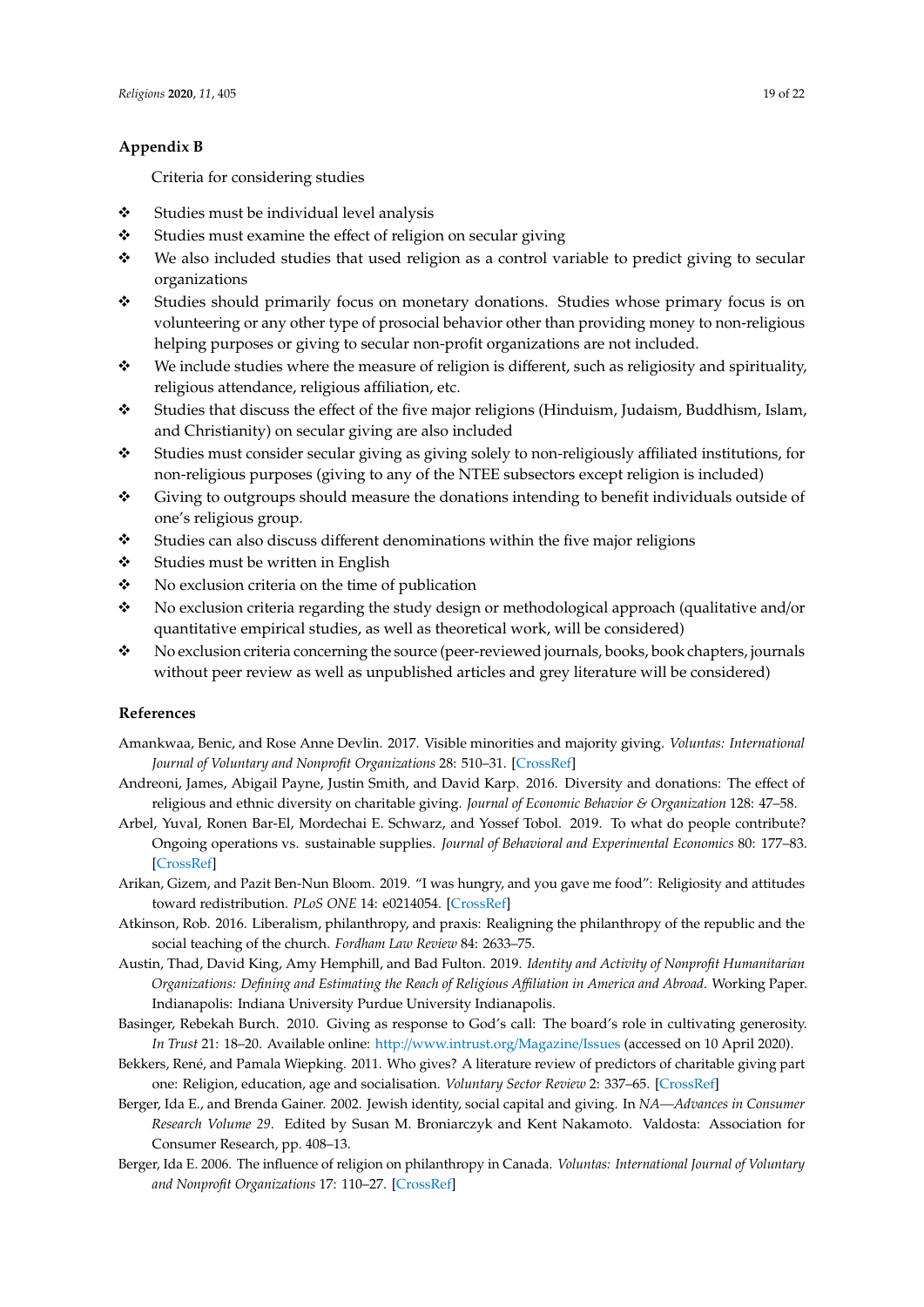- <span id="page-19-37"></span><span id="page-19-34"></span><span id="page-19-32"></span><span id="page-19-27"></span><span id="page-19-26"></span><span id="page-19-24"></span><span id="page-19-23"></span><span id="page-19-22"></span><span id="page-19-13"></span>Brooks, Arthur C. 2004. Faith, secularism, and charity. *Faith & Economics* 43: 1–8. Available online: [http:](http://christianeconomists.org/faith-economics/) //[christianeconomists.org](http://christianeconomists.org/faith-economics/)/faith-economics/ (accessed on 21 May 2020).
- <span id="page-19-28"></span><span id="page-19-18"></span>Carabain, Christine L., and René Bekkers. 2011. Religious and secular volunteering: A comparison between immigrants and non-immigrants in the Netherlands. *Voluntary Sector Review* 2: 23–41. [\[CrossRef\]](http://dx.doi.org/10.1332/204080511X560602)
- <span id="page-19-3"></span>Carabain, Christine L., and René Bekkers. 2012. Explaining differences in philanthropic behavior between Christians, Muslims, and Hindus in the Netherlands. *Review of Religious Research* 53: 419–40. [\[CrossRef\]](http://dx.doi.org/10.1007/s13644-011-0018-1)
- <span id="page-19-2"></span>Cheung, Steve Wai Lung, and Khun Eng Kuah. 2019. Being Christian through External Giving. *Religions* 10: 529. [\[CrossRef\]](http://dx.doi.org/10.3390/rel10090529)
- <span id="page-19-17"></span>Cooper, Lynn O., Melby Drew, Mowery Adam, and Burlingame Rachael. 2012. Young evangelicals & financial giving: Is there hope for the future of missions? *Evangelical Missions Quarterly* 48: 310–19. Available online: https://[missionexus.org](https://missionexus.org/emq/)/emq/ (accessed on 20 May 2020).
- <span id="page-19-25"></span><span id="page-19-12"></span>Curtis, Daniel W., Van Evans, and Ram A. Cnaan. 2015. Charitable Practices of Latter-day Saints. *Nonprofit and Voluntary Sector Quarterly* 44: 146–62. [\[CrossRef\]](http://dx.doi.org/10.1177/0899764013508010)
- <span id="page-19-35"></span><span id="page-19-7"></span>Denyer, David, and David Tranfield. 2009. Producing a systematic review. In *The Sage Handbook of Organizational Research Methods*. Edited by D. A. Buchanan and A. Bryman. Thousand Oaks: Sage Publications Ltd., pp. 671–89.
- <span id="page-19-29"></span><span id="page-19-15"></span>De Lubac, Henri. 1988. Buddhist charity and Christian charity. *Communio* 15: 497–510.
- <span id="page-19-36"></span><span id="page-19-10"></span>Dilmaghani, Maryam. 2018. Which is greener: Secularity or religiosity? Environmental philanthropy along religiosity spectrum. *Environmental Economics and Policy Studies* 20: 477–502. [\[CrossRef\]](http://dx.doi.org/10.1007/s10018-017-0201-x)
- <span id="page-19-33"></span><span id="page-19-4"></span>Diop, Abdoulaye, Trevor Johnston, Kien Trung Le, and Yaojun Li. 2018. Donating Time or Money? The Effects of Religiosity and Social Capital on Civic Engagement in Qatar. *Social Indicators Research* 138: 297–315. [\[CrossRef\]](http://dx.doi.org/10.1007/s11205-017-1646-9)
- <span id="page-19-31"></span><span id="page-19-8"></span>Eagle David, Lisa A. Keister, and Jen'nan Ghazal Read. 2018. Household Charitable Giving at the Intersection of Gender, Marital Status, and Religion. *Nonprofit and Voluntary Sector Quarterly* 47: 185–205. [\[CrossRef\]](http://dx.doi.org/10.1177/0899764017734650)
- <span id="page-19-5"></span>Eckel, Catherine C., and Philip J. Grossman. 2004. Giving to secular causes by the religious and nonreligious: An experimental test of the responsiveness of giving to subsidies. *Nonprofit and Voluntary Sector Quarterly* 33: 271–89. [\[CrossRef\]](http://dx.doi.org/10.1177/0899764004263423)
- <span id="page-19-30"></span><span id="page-19-21"></span>Galen, Luke W. 2012. Does Religious Belief Promote Prosociality? A Critical Examination. *Psychological Bulletin* 138: 876–906. [\[CrossRef\]](http://dx.doi.org/10.1037/a0028251)
- <span id="page-19-1"></span>Giving USA. 2020. *Giving USA 2020: The Annual Report on Philanthropy for the Year 2020*. Indianapolis: Giving USA, Lilly Family School of Philanthropy.
- <span id="page-19-11"></span>Greenway, Tyler S., Sarah A. Schnitker, and Abigail M. Shepherd. 2018. Can Prayer Increase Charitable Giving? Examining the Effects of Intercessory Prayer, Moral Intuitions, and Theological Orientation on Generous Behavior. *International Journal for the Psychology of Religion* 28: 3–18. [\[CrossRef\]](http://dx.doi.org/10.1080/10508619.2017.1406790)
- Hauerwas, Stanley. 1977. Politics of charity. *Interpretation* 31: 251–62. [\[CrossRef\]](http://dx.doi.org/10.1177/002096437703100303)

<span id="page-19-6"></span>Hill, Jonathan P., and Brandon Vaidyanathan. 2011. Substitution or symbiosis? Assessing the relationship between religious and secular giving. *Social Forces* 90: 157–80. [\[CrossRef\]](http://dx.doi.org/10.1093/sf/90.1.157)

- Hoang, Huong T., Trang T. Nguyen, and Jerry F. Reynolds. 2019. Buddhism-based charity, philanthropy, and social work: A lesson from Vietnam. *International Social Work* 62: 1075–87. [\[CrossRef\]](http://dx.doi.org/10.1177/0020872818767257)
- <span id="page-19-14"></span>Jamal, Ahmad, Aqilah Yaccob, Boris Bartikowski, and Stephanie Slater. 2019. Motivations to donate: Exploring the role of religiousness in charitable donations. *Journal of Business Research* 103: 319–27. [\[CrossRef\]](http://dx.doi.org/10.1016/j.jbusres.2019.01.064)
- <span id="page-19-19"></span>James, Russell N., III, and Deanna L. Sharpe. 2007. The nature and causes of the U-shaped charitable giving profile. *Nonprofit and Voluntary Sector Quarterly* 36: 218–38. [\[CrossRef\]](http://dx.doi.org/10.1177/0899764006295993)
- <span id="page-19-16"></span>Jeyaraj, Jesudason Baskar. 2004. Charity and stewardship: Biblical foundations. *Evangelical Review of Theology* 28: 166–73. Available online: http://[www.paternosterperiodicals.co.uk](http://www.paternosterperiodicals.co.uk/users/sign-in)/users/sign-in (accessed on 24 May 2020).
- <span id="page-19-20"></span>Lemay, John O., IV, and Larry W. Bates. 2013. Exploration of charity toward busking (street performance) as a function of religion. *Psychological Reports* 112: 578–92. [\[CrossRef\]](http://dx.doi.org/10.2466/21.PR0.112.2.578-592)
- <span id="page-19-0"></span>Lincoln, Ryan, Christopher A. Morrissey, and Peter Mundey. 2008. Religious giving: A literature review. *Science of Generosity*, 1–47.
- <span id="page-19-9"></span>Lyons, Mark, and Ian Nivison-Smith. 2006. Religion and giving in Australia. *Australian Journal of Social Issues* 41: 419–36. [\[CrossRef\]](http://dx.doi.org/10.1002/j.1839-4655.2006.tb00997.x)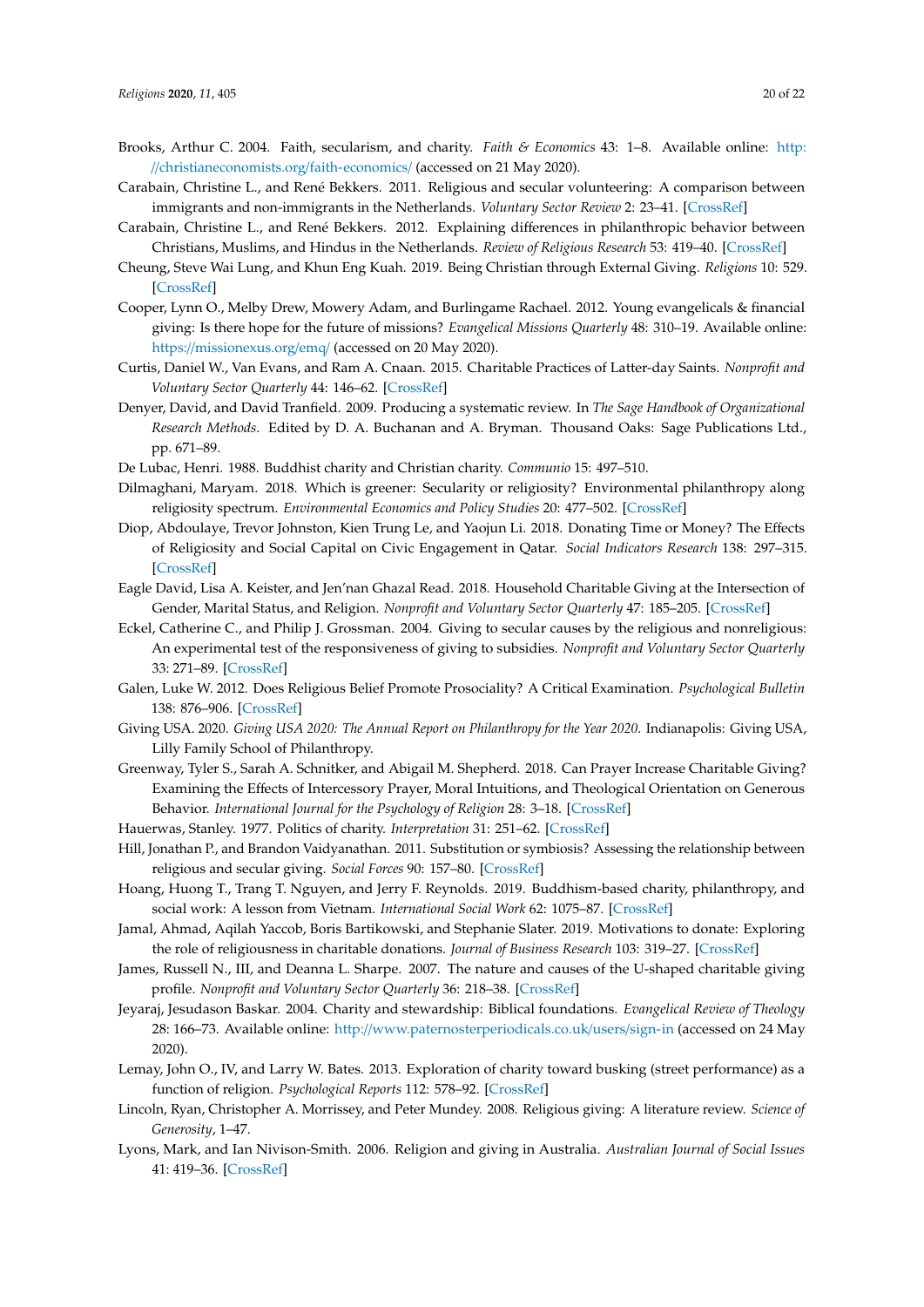- <span id="page-20-33"></span><span id="page-20-29"></span><span id="page-20-28"></span><span id="page-20-27"></span><span id="page-20-26"></span><span id="page-20-22"></span><span id="page-20-21"></span><span id="page-20-17"></span><span id="page-20-16"></span><span id="page-20-15"></span><span id="page-20-9"></span>Maarouf, Mohammed. 2012. The cultural foundations of the Islamist practice of charity in Morocco. *Journal of Religion and Popular Culture* 24: 29–66. [\[CrossRef\]](http://dx.doi.org/10.1353/rpc.2012.0008)
- <span id="page-20-11"></span>Marion, Jean-Luc. 1992. Christian philosophy and charity. *Communio* 19: 465–73.
- McGranahan, Leslie Moscow. 2000. Charity and the bequest motive: Evidence from seventeenth-century wills. *Journal of Political Economy* 108: 1270–91. [\[CrossRef\]](http://dx.doi.org/10.1086/317685)
- <span id="page-20-30"></span><span id="page-20-0"></span>McKitrick, M. A., J. Shawn Landres, Mark Ottoni-Wilhelm, and Amir. D. Hayat. 2013. *Connected to Give: Faith Communities*. Los Angeles: Jumpstart.
- <span id="page-20-23"></span><span id="page-20-13"></span>Mersianova, Irina V., and Frederick A. Schneider. 2018. Russian Faith Matters: Religiosity and Civil Society in the Russian Federation. *Sociology of Religion* 79: 495–519. [\[CrossRef\]](http://dx.doi.org/10.1093/socrel/sry014)
- Morgan, Michael M., Wallace Goddard, and Sherri Newton Givens. 1997. Factors that influence willingness to help the homeless. *Journal of Social Distress and the Homeless* 6: 45–56. [\[CrossRef\]](http://dx.doi.org/10.1023/B:JOSD.0000015188.20794.d5)
- <span id="page-20-31"></span><span id="page-20-1"></span>Morton, Rebecca B., Kai Ou, and Xiangdong Qin. 2020. The effect of religion on Muslims' charitable contributions to members of a non-Muslim majority. *Journal of Public Economic Theory* 22: 433–48. [\[CrossRef\]](http://dx.doi.org/10.1111/jpet.12352)
- <span id="page-20-24"></span>Nche, George C. 2020. Beyond Spiritual Focus: Climate Change Awareness, Role Perception, and Action among Church Leaders in Nigeria. *Weather, Climate, and Society* 12: 149–69. [\[CrossRef\]](http://dx.doi.org/10.1175/WCAS-D-19-0001.1)
- <span id="page-20-18"></span><span id="page-20-8"></span>Neumayr, Michaela, and Femida Handy. 2019. Charitable Giving: What Influences Donors' Choice Among Different Causes? *Voluntas* 30: 783–99. [\[CrossRef\]](http://dx.doi.org/10.1007/s11266-017-9843-3)
- Neusner, Jacob. 1988. Righteousness, not charity—Judaism view of philanthropy. *Liberal Education* 74: 16–18.

<span id="page-20-32"></span>Niumai, Ajailiu. 2011. Indian diaspora philanthropy: A sociological perspective. *Man in India* 91: 93–114.

- <span id="page-20-2"></span>Oborji, Francis Anekwe. 2004. Africa: Rethinking the mission-charity paradigm. *SEDOS Bulletin* 36: 181–89.
- <span id="page-20-19"></span>Ottoni-Wilhelm, Mark. 2010. Giving to Organizations that Help People in Need: Differences Across Denominational Identities. *Journal for the Scientific Study of Religion* 49: 389–412. [\[CrossRef\]](http://dx.doi.org/10.1111/j.1468-5906.2010.01518.x)

<span id="page-20-34"></span><span id="page-20-10"></span>Perera, L. 2015. Bodhicitta and Charity: A Comparison. *Buddhist-Christian Studies* 35: 121–46. [\[CrossRef\]](http://dx.doi.org/10.1353/bcs.2015.0026)

- <span id="page-20-3"></span>Preston, Jesse Lee, Ryan S. Ritter, and J. Ivan Hernandez. 2010. Principles of religious prosociality: A review and reformulation. *Social and Personality Psychology Compass* 4: 574–90. [\[CrossRef\]](http://dx.doi.org/10.1111/j.1751-9004.2010.00286.x)
- <span id="page-20-25"></span>Putnam, Robert D., and David E. Campbell. 2012. *American Grace: How Religion Divides and Unites Us*. New York: Simon and Schuster.
- <span id="page-20-20"></span>Rajan, Suja S., George H. Pink, and William H. Dow. 2009. Sociodemographic and Personality Characteristics of Canadian Donors Contributing to International Charity. *Nonprofit and Voluntary Sector Quarterly* 38: 413–40. [\[CrossRef\]](http://dx.doi.org/10.1177/0899764008316056)
- Ramanath, R. 2016. Unpacking Donor Retention: Individual Monetary Giving to U.S.-Based Christian Faith-Related, International Nongovernmental Organizations. *Religions* 7: 133. [\[CrossRef\]](http://dx.doi.org/10.3390/rel7110133)
- <span id="page-20-6"></span>Regnerus, Mark D., Christian Smith, and David Sikkink. 1998. Who gives to the poor? The influence of religious tradition and political location on the personal generosity of Americans toward the poor. *Journal for the Scientific Study of Religion* 37: 481–93. [\[CrossRef\]](http://dx.doi.org/10.2307/1388055)
- <span id="page-20-7"></span>Reitsma, Jan, Peer Scheepers, and Manfred Te Grotenhuis. 2006. Dimensions of individual religiosity and charity: Cross-national effect differences in European countries? *Review of Religious Research* 47: 347–62.
- Rianto, and Ratna. 2005. Millionaire missionaries' principles for giving. *Evangelical Missions Quarterly* 41: 466–71. Available online: https://[missionexus.org](https://missionexus.org/emq/)/emq/ (accessed on 15 May 2020).
- <span id="page-20-12"></span>Rufft, Ellen. 2007. Charity begins at home. *Church* 23: 12–13.
- <span id="page-20-5"></span>Sansani, Shahar, and Arik Rozental. 2018. WHO Favours the gay community? experimental evidence using charitable donations. *Bulletin of Economic Research* 70: E1–E16. [\[CrossRef\]](http://dx.doi.org/10.1111/boer.12136)
- Scharffs, Brett G. 2009. Volunteerism, charitable giving, and religion: The U.S. example. *The Review of Faith & International A*ff*airs* 7: 61–67. Available online: http://[www.tandfonline.com](http://www.tandfonline.com/loi/rfia20#.Vpgf2_krKM8)/loi/rfia20#.Vpgf2\_krKM8 (accessed on 13 May 2020).
- Scheepers, Peer, and Manfred Te Grotenhuis. 2005. Who cares for the poor in Europe? Micro and macro determinants for alleviating poverty in 15 European countries. *European Sociological Review* 21: 453–65. [\[CrossRef\]](http://dx.doi.org/10.1093/esr/jci032)
- <span id="page-20-14"></span>Schnable, Allison. 2015. Religion and Giving for International Aid: Evidence from a Survey of US Church Members. *Sociology of Religion* 76: 72–94. [\[CrossRef\]](http://dx.doi.org/10.1093/socrel/sru037)
- <span id="page-20-4"></span>Schröder, Melchior, and Michaela Neumayr. 2019. How Inequality affects Philanthropy: A Systematic Literature Review. Paper to be presented at the 48th Annual ARNOVA Conference, San Diego, CA, USA, November 21.